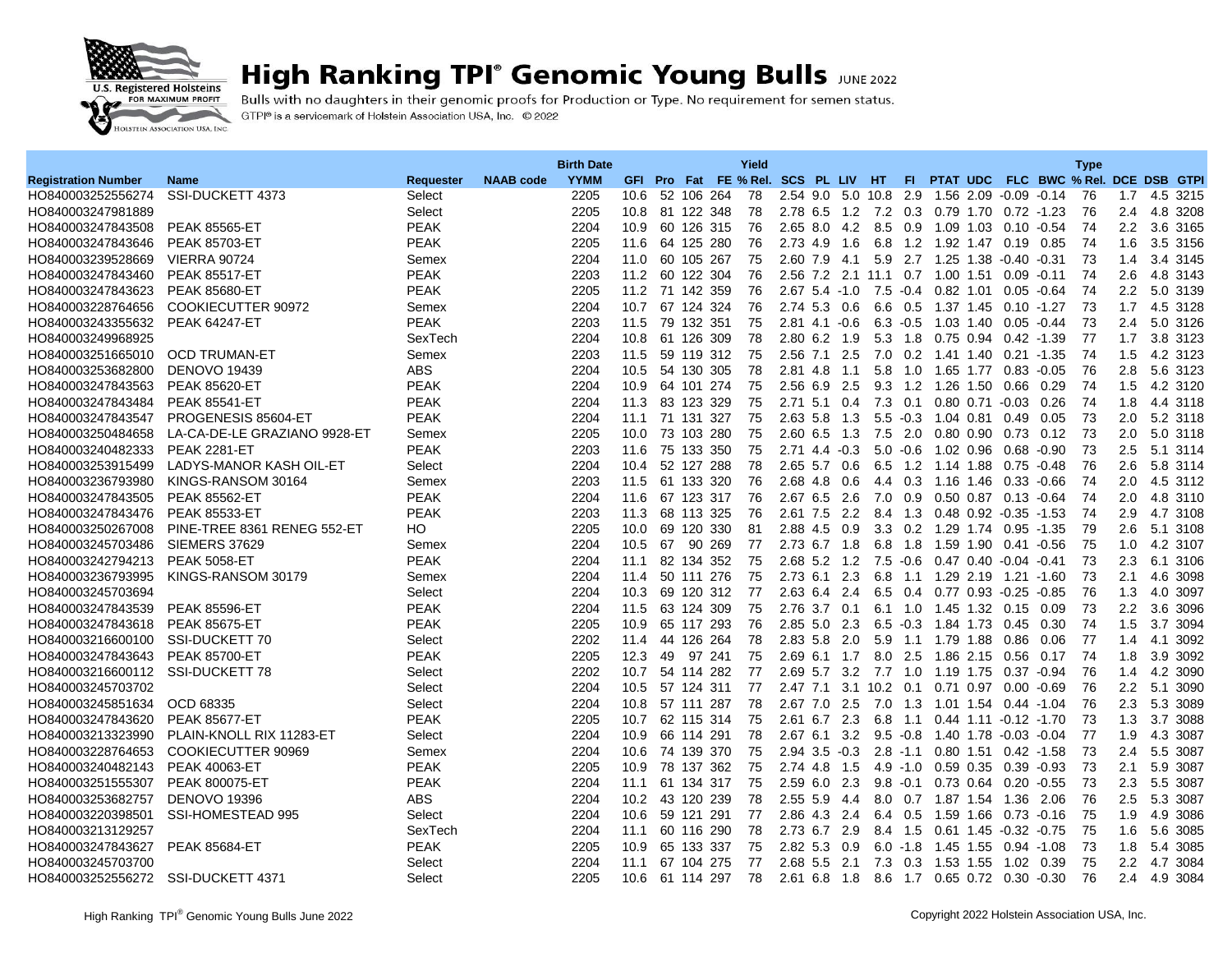|                               |                                                |             |                  | <b>Birth Date</b> |                 |    |            |                    | Yield                               |                   |                   |                        |                 |                                             |           |                               |                                                                  | <b>Type</b> |                  |                      |
|-------------------------------|------------------------------------------------|-------------|------------------|-------------------|-----------------|----|------------|--------------------|-------------------------------------|-------------------|-------------------|------------------------|-----------------|---------------------------------------------|-----------|-------------------------------|------------------------------------------------------------------|-------------|------------------|----------------------|
| <b>Registration Number</b>    | <b>Name</b>                                    | Requester   | <b>NAAB code</b> | <b>YYMM</b>       |                 |    |            |                    | GFI Pro Fat FE % Rel. SCS PL LIV HT |                   |                   |                        | - FL            |                                             |           |                               | PTAT UDC FLC BWC % Rel.                                          |             |                  | DCE DSB GTPI         |
| HO840003249796057             | TERRA-LINDA KEVLOW 11546-ET                    | <b>PEAK</b> |                  | 2204              | 11.0            |    |            | 73 139 335         | 76                                  | $2.80$ 4.0 $-0.5$ |                   |                        | $6.8 - 2.0$     | 1.34 1.47 0.53 -0.07                        |           |                               |                                                                  | 74          | 2.3              | 5.9 3083             |
| HO840003239114943             | <b>PEAK 3423-ET</b>                            | <b>PEAK</b> |                  | 2204              | 11.4            |    |            | 68 137 331         | 75                                  | $2.77$ 4.8 $-0.4$ |                   |                        | 6.7 0.1         |                                             |           | $0.63$ $0.95$ $-0.04$ $-0.09$ |                                                                  | 73          |                  | 2.2 5.1 3082         |
| HO840003240482343             | <b>PEAK 2291-ET</b>                            | <b>PEAK</b> |                  | 2204              | 11.2 60 115 302 |    |            |                    | 75                                  | 2.62 7.4 2.6      |                   | 9.1                    | 0.6             | 0.74 0.96                                   |           | $0.43 - 0.82$                 |                                                                  | 73          | 1.5              | 4.9 3082             |
| HO840003247843528             | <b>PEAK 85585-ET</b>                           | <b>PEAK</b> |                  | 2204              | 11.6            |    |            | 67 137 326         | 75                                  | 2.78 5.0          | 1.4               |                        |                 | 6.4 -0.2 0.84 0.74                          |           | $0.08 - 0.28$                 |                                                                  | 73          | 1.9              | 4.8 3082             |
| HO840003247843537             | PROGENESIS 85594-ET                            | <b>PEAK</b> |                  | 2204              | 11.3            |    |            | 69 132 328         | 75                                  | 2.77 5.0 1.8      |                   |                        |                 | 3.3 0.5 0.57 0.63                           |           | $0.20 - 0.51$                 |                                                                  | 73          | 1.9              | 4.7 3082             |
| HO840003250285784             | <b>OCD SANCTION-ET</b>                         | Semex       |                  | 2203              | 10.1            |    | 58 106 251 |                    | 75                                  | 2.51 6.7 1.9      |                   |                        | 8.4 1.6         | 1.27 1.19                                   |           | 0.30 -0.02                    |                                                                  | 73          | 1.4              | 4.2 3082             |
| HO840003251555280             | <b>PEAK 800048-ET</b>                          | <b>PEAK</b> |                  | 2203              | 11.3            |    |            | 77 131 359         | 75                                  | 2.81 4.3 0.6      |                   |                        | $3.8 - 0.4$     |                                             |           | $0.55$ $0.90$ $-0.06$ $-1.31$ |                                                                  | 73          | 1.8              | 4.8 3082             |
| HO840003238169282             | <b>OCD SPRING-ET</b>                           | Semex       |                  | 2202              | 11.1            |    |            | 61 101 254         | 75                                  |                   |                   | 2.66 5.9 3.5 10.1 1.5  |                 | 1.34 1.19                                   |           | 0.64 0.12                     |                                                                  | 74          | 1.7              | 4.1 3081             |
| HO840003239114944             | <b>PEAK 3424-ET</b>                            | <b>PEAK</b> |                  | 2204              | 11.6            |    | 64 113 301 |                    | 75                                  | 2.70 6.1 1.7      |                   |                        | 8.7 1.3         | 0.77 1.24 -0.28 -0.72                       |           |                               |                                                                  | 73          | $2.2\phantom{0}$ | 4.5 3080             |
| HO840003244321550             | REGAN-DANHOF M 14988-ET                        | HO          |                  | 2203              | 11.1            |    |            | 67 110 296         | 78                                  | $2.84$ 5.0        | 1.7               |                        | 6.3 0.6         |                                             |           | 1.51 1.79 -0.09               | 0.10                                                             | 76          | 2.0              | 4.3 3080             |
| HO840003249881985             | DENOVO 80081 EXPRESS-P-ET                      | ABS         |                  | 2203              | 10.7            |    |            | 51 118 273         | 78                                  | 2.57 7.5 4.2      |                   | 9.1                    | 0.6             | 0.76 0.90                                   |           | $0.89 - 0.13$                 |                                                                  | 76          | 1.9              | 2.9 3080             |
| HO840003245851577             | OCD 68278                                      | Semex       |                  | 2204              | 11.3 53 111 273 |    |            |                    | 75                                  | 2.75 6.0 2.9      |                   |                        |                 | 6.6 1.3 1.26 1.80 0.45 -0.30                |           |                               |                                                                  | 73          | 1.4              | 4.2 3079             |
| HO840003249968921             |                                                | SexTech     |                  | 2204              | 10.3            |    |            | 61 119 303         | 78                                  | 2.84 5.7 0.4      |                   |                        |                 | 5.3 1.2 0.97 1.39                           |           |                               | $0.32 - 1.55$                                                    | 76          | 1.9              | 3.8 3079             |
| HO840003251555305             | PEAK 800073-ET                                 | <b>PEAK</b> |                  | 2204              | 10.4            |    |            | 78 119 320         | 75                                  | $2.72$ 4.1 $-0.8$ |                   |                        | $8.7 - 0.5$     | 1.60 0.94 -0.08                             |           |                               | 0.64                                                             | 73          | 2.1              | 4.3 3079             |
| HO840003244007116             |                                                | SexTech     |                  | 2205              | 11.2            |    |            | 53 110 272         | 78                                  | 2.88 6.4 2.5      |                   |                        |                 | 5.6 1.7 1.42 1.59                           |           |                               | 1.01 -1.06                                                       | 77          | 1.8              | 4.8 3078             |
| HO840003243272302             | COOKIECUTTER 91037                             | Semex       |                  | 2205              | 10.5            |    |            | 57 125 305         | 75                                  | 2.69 6.1 3.3      |                   |                        | 8.6 0.7         | 0.71 0.81                                   |           | $0.37 - 0.61$                 |                                                                  | 74          | 2.3              | 4.4 3077             |
| HO840003245608831             |                                                | GeneSeek    |                  | 2204              | 10.8            |    |            | 53 110 270         | 78                                  | 2.70 6.2 3.9      |                   |                        | $6.0 \quad 0.1$ | 1.70 2.06                                   |           | 0.93 -0.35                    |                                                                  | 76          | 2.4              | 5.0 3077             |
| HO840003244007091             |                                                | SexTech     |                  | 2204              | 10.7            |    |            | 75 109 318         | 78                                  | 2.83 6.3 1.7      |                   |                        | 6.9 0.3         |                                             |           | $0.90$ 1.35 -0.06 -0.43       |                                                                  | 76          | 1.9              | 5.6 3076             |
| HO840003247843474             | <b>PEAK 85531-ET</b>                           | PEAK        |                  | 2203              | 10.8            |    |            | 86 129 357         | 75                                  | $2.83$ 3.9 $-0.3$ |                   |                        |                 | 3.8 -1.5 1.26 0.68 0.32 -0.92               |           |                               |                                                                  | 73          |                  | 2.5 5.5 3075         |
| HO840003252556223             | SSI-DUCKETT 4322                               | Select      |                  | 2204              | 10.8            |    |            | 48 122 295         | 78                                  | 2.72 6.3 1.7      |                   |                        | 7.9 1.0         |                                             | 1.06 1.36 | 0.76                          | $-0.74$                                                          | 76          | 1.5              | 4.3 3075             |
| HO840003243355583             | PEAK 64198-ET                                  | <b>PEAK</b> |                  | 2204              | 11.4            |    |            | 63 130 324         | 75                                  | 2.75 5.8          | 1.0               | 7.1 -0.5               |                 |                                             |           | 1.08 1.27 0.12 -1.05          |                                                                  | 73          | 2.0              | 5.5 3074             |
|                               |                                                |             |                  |                   |                 |    |            |                    |                                     |                   |                   |                        |                 |                                             |           |                               |                                                                  |             |                  |                      |
| HO840003247981872             | T-SPRUCE KASHTON 2430-ET<br>SSI-DUCKETT 80     | Select      |                  | 2205              | 10.6            |    |            | 55 124 323         | 78                                  |                   |                   | 2.65 7.5 2.9 10.2 -0.5 |                 | 0.59 1.49                                   |           | 0.08 -1.98                    |                                                                  | 76          | 2.3              | 4.9 3074<br>4.1 3073 |
| HO840003216600109             |                                                | Select      |                  | 2202              | 11.7            |    |            | 55 101 265         | 77                                  |                   |                   | 2.58 7.8 4.5 13.4 1.0  |                 | 0.96 1.07                                   |           |                               | $0.59 - 0.74$                                                    | 75          | 1.7              |                      |
| HO840003242794200             | <b>PEAK 5045-ET</b>                            | <b>PEAK</b> |                  | 2203              | 12.0            |    |            | 69 103 267         | 75                                  | 2.76 4.1 0.7      |                   |                        |                 | 5.1 -0.2 2.11 1.94                          |           | 1.22                          | 0.90                                                             | 74          | 1.6              | 4.6 3071             |
| HO840003251555284             | <b>PEAK 800052-ET</b>                          | <b>PEAK</b> |                  | 2204              | 10.4            |    |            | 63 121 300         | 75                                  |                   |                   |                        |                 | 2.60 5.1 1.1 8.4 -1.1 1.55 1.35 0.80 0.34   |           |                               |                                                                  | 73          |                  | 2.2 4.5 3071         |
| HO840003247843649             | PEAK 85706-ET                                  | <b>PEAK</b> |                  | 2205              | 11.4            |    |            | 66 100 278         | 75                                  |                   |                   |                        |                 | 2.53 6.9 2.9 10.0 1.2 0.63 0.88             |           | $0.19$ 0.10                   |                                                                  | 73          | 1.4              | 3.8 3070             |
| HO840003252556024             | SSI-DUCKETT 4123                               | Select      |                  | 2203              | 11.4            | 53 |            | 87 229             | 77                                  | $2.69$ 6.9 4.3    |                   |                        |                 | 9.7 1.7 1.58 2.04                           |           | 0.83 -0.27                    |                                                                  | 76          | 1.1              | 3.9 3070             |
| HO840003245851587             | OCD ROY-ET                                     | Select      |                  | 2204              | 10.7            | 59 |            | 97 258             | 78                                  |                   | 2.58 6.6 0.9 11.1 |                        | 1.0             |                                             |           | 1.79 1.72 0.61 -0.26          |                                                                  | 76          | 2.9              | 5.9 3069             |
| HO840003247981809             | T-SPRUCE JALAPENO 2367-ET                      | Semex       |                  | 2204              | 10.0            |    |            | 70 119 323         | 77                                  | 2.90 4.8 0.7      |                   |                        |                 | 3.0 -0.1 1.30 1.52 0.19 -0.79               |           |                               |                                                                  | 75          | 1.5              | 4.2 3069             |
| HO840003252413818             | LA-CA-DE-LE 10468                              | Semex       |                  | 2204              | 10.5            |    |            | 59 108 272         | 75                                  | $2.64$ 6.3        | 1.9               | 8.8                    | 1.2             | 0.99 1.20                                   |           | 1.00                          | $-0.14$                                                          | 73          | 2.5              | 5.4 3069             |
|                               | HO840003253915513    FARNEAR OUTCOME LATEST-ET | HO          |                  | 2205              | 11.5            |    |            | 58 113 280         | 78                                  | 2.75 4.3 1.9      |                   |                        |                 | 7.3 0.2 1.69 1.89                           |           | 0.72 0.01                     |                                                                  | 77          | 2.4              | 4.2 3069             |
| HO840003247843572             | <b>PEAK 85629-ET</b>                           | <b>PEAK</b> |                  | 2204              | 11.1            |    |            | 68 106 262         | 75                                  | 2.61 5.2 2.5      |                   |                        |                 | 7.0 0.9 1.19 1.19 0.30 1.05                 |           |                               |                                                                  | 74          | 1.7              | 4.5 3068             |
| HO840003236793987             | KINGS-RANSOM 30171                             | Semex       |                  | 2203              | 11.3            |    |            | 45 120 286         | 76                                  | $2.71$ 5.8        | 2.6               | 5.5                    | 1.5             | 1.08 1.38                                   |           | 1.18 -0.71                    |                                                                  | 74          | 2.1              | 5.3 3067             |
| HO840003240482141             | <b>PEAK 40061-ET</b>                           | <b>PEAK</b> |                  | 2205              | 10.9            |    |            | 73 124 328         | 75                                  | $2.74$ 5.2        | 1.3               | 5.4                    | 0.4             | 0.54 0.39                                   |           | 0.05                          | $-0.16$                                                          | 73          | 1.5              | 4.1 3067             |
| HO840003243355629             | <b>PEAK 64244-ET</b>                           | <b>PEAK</b> |                  | 2203              | 11.5 71 119 329 |    |            |                    | 75                                  | $2.77$ 5.2 0.3    |                   | 8.1                    | 0.0             | 0.60 1.35 -0.07 -0.86                       |           |                               |                                                                  | 73          | 2.4              | 4.8 3067             |
| HO840003253682768             | <b>DENOVO 19407</b>                            | ABS         |                  | 2204              | 10.1            |    |            | 58 112 269         | 78                                  | 2.62 6.5          | 4.9               |                        | 7.9 0.3         | 1.37 0.98                                   |           | 0.97                          | 0.74                                                             | 76          | 3.0              | 5.7 3065             |
| HO840003245851524             | <b>OCD SWEET-ET</b>                            | Semex       |                  | 2203              | 10.5            |    |            | 52 117 304         | 75                                  | $2.59$ $7.0$      | 0.9               |                        | 7.8 1.5         |                                             |           | $0.80$ 1.29 $-0.78$ $-1.93$   |                                                                  | 74          | 1.2              | 3.8 3064             |
| HO840003247843541             | <b>PEAK 85598-ET</b>                           | <b>PEAK</b> |                  | 2204              | 11.5            |    |            | 73 124 345         | 75                                  | $2.61$ 6.0 0.9    |                   |                        | $8.0 - 1.1$     |                                             |           | $0.72$ $0.91$ $-0.07$ $-0.89$ |                                                                  | 73          | 2.5              | 6.0 3064             |
| HO840003249796041             | TERRA-LINDA KEVLOW 11530-ET                    | <b>PEAK</b> |                  | 2203              | 11.3            |    |            | 68 113 311         | 75                                  | 2.79 5.5          | 1.0               |                        | $5.4 - 0.6$     | 1.32  1.54  1.21  -1.14                     |           |                               |                                                                  | 73          | 2.5              | 5.7 3064             |
| HO840003253682754             | <b>DENOVO 19393</b>                            | <b>ABS</b>  |                  | 2204              | 11.3            |    |            | 56 114 293         | 78                                  | 2.87 4.9          | 1.4               |                        | 4.9 1.6         |                                             | 1.21 1.73 | $0.27 - 1.40$                 |                                                                  | 76          | $2.2\phantom{0}$ | 4.4 3064             |
| HO840003236793978             | KINGS-RANSOM 30162                             | Semex       |                  | 2203              | 11.2 43 127 281 |    |            |                    | 76                                  | 2.70 5.0 1.8      |                   |                        |                 | 5.0 0.1 1.73 2.13 0.76 -0.18                |           |                               |                                                                  | 74          |                  | 2.0 5.0 3063         |
|                               | HO840003224338590 FLY-HIGHER MOONSLICE-ET      | Semex       |                  | 2203              | 10.9            |    |            | 53 121 304         | 75                                  |                   |                   |                        |                 | 2.61 6.7 2.6 8.3 1.3 0.18 1.22 -0.31 -1.55  |           |                               |                                                                  | 74          | 1.7              | 4.6 3062             |
| HO840003249921930             |                                                | Semex       |                  | 2204              |                 |    |            | 9.7 63 118 289     | 79                                  |                   |                   |                        |                 | 2.65 6.4 1.5 7.2 0.6 0.96 1.41 -0.80 -0.99  |           |                               |                                                                  | 76          |                  | 2.3 4.5 3062         |
| HO840003251555338             | PEAK 800106-ET                                 | PEAK        |                  | 2205              | 11.5            |    |            | 70 107 305         | 75                                  |                   |                   |                        |                 | 2.74 5.9 1.3 4.8 0.4 1.18 1.25 0.33 -0.72   |           |                               |                                                                  | -73         |                  | 2.0 4.7 3062         |
| HO840003252556084             | SSI-DUCKETT 4183                               | Select      |                  | 2204              | 10.4            |    |            | 54 104 262         | 78                                  |                   |                   |                        |                 | 2.57 7.5 3.0 11.3 1.9 0.79 1.42 -0.60 -0.91 |           |                               |                                                                  | -76         |                  | 2.1 4.5 3062         |
| HO840003251665091             | OCD 57161                                      | Semex       |                  | 2204              |                 |    |            | 11.4 48 105 248    | - 75                                |                   |                   |                        |                 | 2.73 6.1 3.8 7.4 2.7 1.05 1.41 0.41 0.02    |           |                               |                                                                  | -74         |                  | 2.1 3.9 3061         |
| HO840003213129438             |                                                | SexTech     |                  | 2205              | 11.1            |    |            | 79 97 303          | - 78                                |                   |                   |                        |                 | 2.86 6.1 1.9 4.0 1.5 0.81 1.16 0.00 -0.95   |           |                               |                                                                  | 76          |                  | 2.2 6.0 3060         |
|                               | HO840003229343997 WELCOME STOCK 5073-ET        | <b>PEAK</b> |                  | 2204              |                 |    |            | 11.2 61 120 282 76 |                                     |                   |                   |                        |                 | 2.90 4.5 1.5 4.8 0.0 1.60 2.15 0.10 0.13    |           |                               |                                                                  | -74         |                  | 1.7 4.9 3060         |
| HO840003249826263             | MATCREST 1153-ET                               | PEAK        |                  | 2204              |                 |    |            | 11.2 52 124 302 76 |                                     |                   |                   |                        |                 | 2.51 7.8 2.7 9.6 0.6 0.31 0.92 -0.19 -1.18  |           |                               |                                                                  | -74         |                  | 2.2 4.7 3060         |
| HO840003250285893             | <b>OCD MILAN-ET</b>                            | Semex       |                  | 2204              |                 |    |            | 10.6 47 100 241    | - 75                                |                   |                   |                        |                 | 2.60 5.6 3.1 10.1 1.7 1.55 1.92 0.55 -0.10  |           |                               |                                                                  | -73         |                  | 1.2 4.6 3060         |
| HO840003251555288             | PEAK 800056-ET                                 | <b>PEAK</b> |                  | 2204              |                 |    |            | 11.7 67 143 335 75 |                                     |                   |                   |                        |                 | 2.86 4.4 -0.1 7.7 -1.3 0.98 1.21 0.11 0.08  |           |                               |                                                                  | - 73        |                  | 2.8 6.0 3060         |
| HO840003237170386 AURORA 1096 |                                                | Semex       |                  | 2205              |                 |    |            |                    |                                     |                   |                   |                        |                 |                                             |           |                               | 11.1 72 116 320 75 2.79 6.1 1.2 5.4 0.0 1.20 1.03 -0.36 -1.14 73 |             |                  | 1.6 5.2 3059         |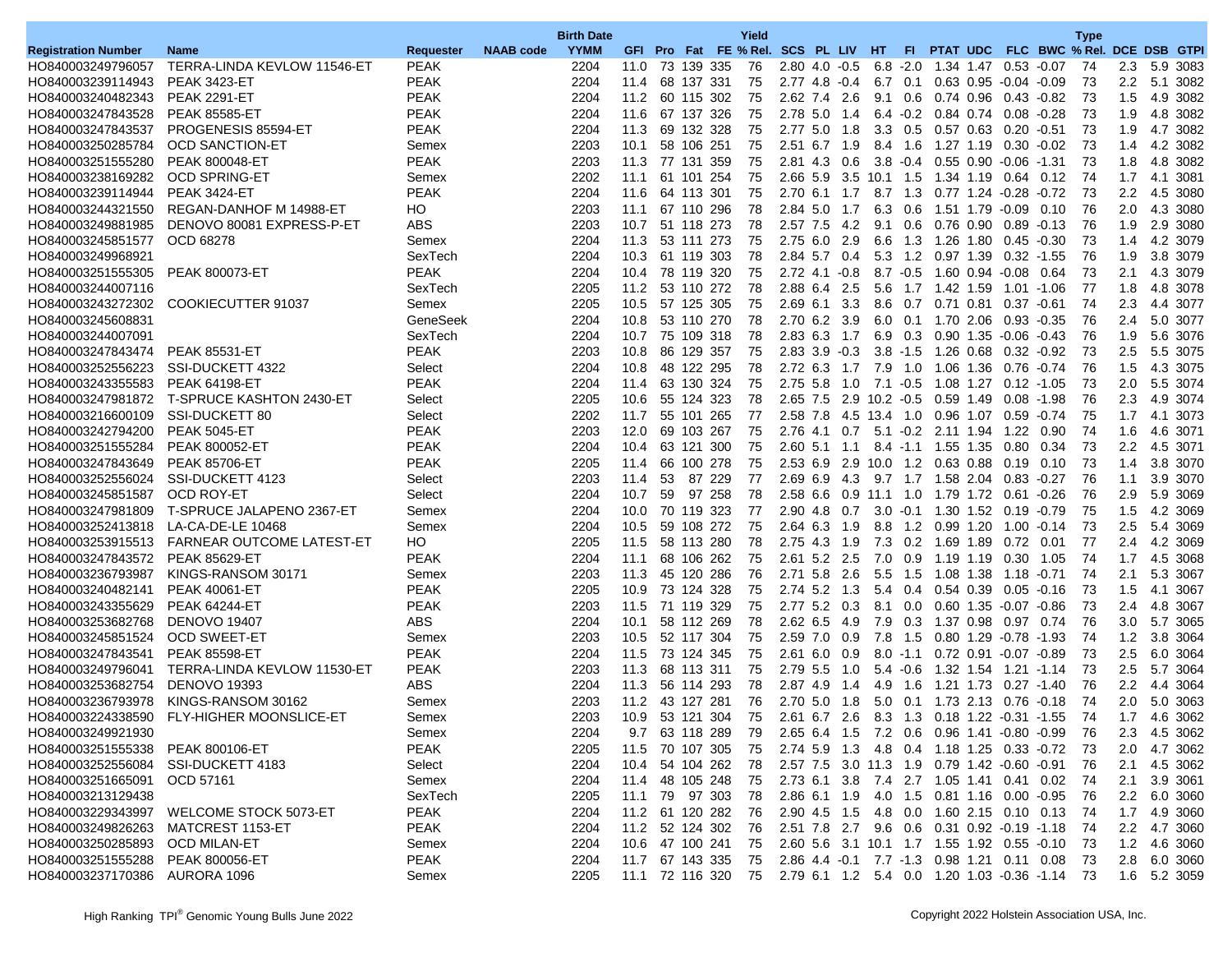|                                  |                                               |                  |                  | <b>Birth Date</b> |                 |    |                    | Yield                                                           |                   |        |                       |                 |                                             |                               |                                            | <b>Type</b>                             |               |              |
|----------------------------------|-----------------------------------------------|------------------|------------------|-------------------|-----------------|----|--------------------|-----------------------------------------------------------------|-------------------|--------|-----------------------|-----------------|---------------------------------------------|-------------------------------|--------------------------------------------|-----------------------------------------|---------------|--------------|
| <b>Registration Number</b>       | <b>Name</b>                                   | <b>Requester</b> | <b>NAAB</b> code | <b>YYMM</b>       |                 |    |                    | GFI Pro Fat FE % Rel. SCS PL LIV HT                             |                   |        |                       |                 |                                             |                               |                                            | FI PTAT UDC FLC BWC % Rel. DCE DSB GTPI |               |              |
| HO840003247843527                | <b>PEAK 85584-ET</b>                          | <b>PEAK</b>      |                  | 2204              | 11.0            |    | 64 112 309         | 76                                                              | 2.65 7.1 3.2      |        |                       |                 | 8.2 -0.2 1.06 1.13 0.01 -1.04               |                               |                                            | 74                                      |               | 2.9 5.2 3059 |
| HO840003247843605                | <b>PEAK 85662-ET</b>                          | <b>PEAK</b>      |                  | 2205              | 10.1            |    | 75 124 314         | 75                                                              | 2.56 6.3 1.0      |        |                       |                 | 9.3 0.4 0.05 0.04 -0.53 -0.42               |                               |                                            | 73                                      | 1.7           | 4.2 3059     |
| HO840003251555291                | <b>PEAK 800059-ET</b>                         | <b>PEAK</b>      |                  | 2204              | 10.5            |    | 69 118 307         | 75                                                              | $2.74$ 4.0 $-0.5$ |        |                       |                 | 7.7 -0.1 1.60 1.13 0.20                     |                               | 0.42                                       | 73                                      | 1.8           | 4.4 3059     |
| HO840003251665044                | <b>OCD TATUM-ET</b>                           | Semex            |                  | 2204              | 10.6            | 66 | 94 278             | 75                                                              | 2.58 7.4 1.0      |        |                       |                 | 7.8 1.1 1.11 1.44 -0.10 -1.29               |                               |                                            | 73                                      | 1.1           | 4.4 3059     |
| HO840003251555322                | <b>PEAK 800090-ET</b>                         | <b>PEAK</b>      |                  | 2205              | 10.6            | 58 | 97 253             | 75                                                              | 2.63 7.3 2.9      |        | 9.0                   |                 | 1.7 1.23 1.41 0.18 -0.01                    |                               |                                            | 73                                      | 1.9           | 5.3 3058     |
| HO840003243355607                | <b>PEAK 64222-ET</b>                          | <b>PEAK</b>      |                  | 2204              | 10.8            |    | 60 108 270         | 75                                                              | $2.69$ 6.1        | 3.9    |                       | 7.7 0.9         |                                             | 0.91 1.25 0.44 -0.52          |                                            | 73                                      | 1.9           | 4.4 3057     |
| HO840003250266994                | PINE-TREE 4433 GARDN 538-ET                   | <b>ABS</b>       |                  | 2204              | 11.2            |    | 51 111 277         | 79                                                              |                   |        | 2.70 7.3 3.6 11.4 0.5 |                 | 0.75 1.42 0.81 -1.29                        |                               |                                            | 77                                      | 1.9           | 4.2 3057     |
| HO840003010354894                |                                               | SexTech          |                  | 2204              | 11.4            |    | 67 106 264         | 78                                                              | 2.84 5.5 2.0      |        | 7.1 0.9               |                 |                                             |                               | 0.51                                       | 77                                      | 2.3           | 5.6 3056     |
| HO840003240482331                | <b>PEAK 2279-ET</b>                           | <b>PEAK</b>      |                  | 2203              | 11.6            |    | 57 131 301         | 75                                                              | $2.56$ 5.0        |        | 1.6 10.9 0.9          |                 |                                             | $0.37$ $0.60$ $-0.09$ $-0.04$ |                                            | 73                                      | 2.2           | 5.3 3056     |
| HO840003247981887                |                                               | Select           |                  | 2205              | 10.8            |    | 67 139 342         | 79                                                              | 2.89 3.9 0.5      |        | $2.5 - 0.3$           |                 | 0.83 1.09 -0.08 -0.59                       |                               |                                            | 78                                      | 3.2           | 4.6 3056     |
| HO840003249796055                | TERRA-LINDA KEVLOW 11544-ET                   | PEAK             |                  | 2204              | 11.6            |    | 76 122 313         | 75                                                              | 2.78 4.7 1.2      |        |                       |                 | 7.0 -1.1 0.93 1.04 0.47 -0.48               |                               |                                            | 73                                      |               | 2.0 4.9 3055 |
| HO840003250484655                | LA-CA-DE-LE ANTONOV 9925-ET                   | Semex            |                  | 2205              | 10.6            |    | 39 113 262         | 75                                                              | $2.71\;6.8$       | 3.7    |                       | 8.0 2.5         |                                             | 1.30 1.15 0.78 -1.21          |                                            | 73                                      | 2.3           | 5.6 3055     |
| HO840003245703547                |                                               | <b>ABS</b>       |                  | 2204              | 10.9            |    | 59 120 277         | 78                                                              | 2.90 5.3          | 2.8    | 6.6                   | 0.6             | 1.29 1.30                                   | 0.52                          | 0.53                                       | 76                                      | 2.0           | 4.8 3054     |
| HO840003245703549                | SIEMERS 37692                                 | Semex            |                  | 2204              | 10.6            | 47 | 88 238             | 76                                                              | 2.67 7.3 3.8      |        |                       |                 | 8.5 2.3 1.26 2.01 0.59 -0.71                |                               |                                            | 74                                      | 1.4           | 3.7 3054     |
| HO840003247981828                | T-SPRUCE GREYCUP 2386-ET                      | Semex            |                  | 2204              | 10.8            | 56 | 93 261             | 77                                                              | 2.66 7.3 2.1      |        |                       | 7.9 1.9         |                                             | 0.86 1.74 0.42 -0.85          |                                            | 75                                      | $2.2^{\circ}$ | 3.7 3054     |
|                                  |                                               | <b>CRV</b>       |                  | 2204              |                 |    |                    | 76                                                              | 2.71 5.6          |        |                       | $4.9 - 1.5$     | 1.39 1.68                                   |                               |                                            | 74                                      |               | 5.6 3053     |
| HO840003239527171                | TTM FUGLEMAN 380-ET                           |                  |                  |                   | 10.3            |    | 65 120 327         |                                                                 |                   | 2.2    |                       |                 |                                             | 0.28 -1.81                    |                                            |                                         | 2.3           |              |
| HO840003247843554                | <b>PEAK 85611-ET</b>                          | <b>PEAK</b>      |                  | 2204              | 11.0            |    | 66 109 287         | 75                                                              | 2.82 4.7 1.9      |        |                       | $6.8\quad0.8$   | 0.95 1.18                                   | 0.76 -0.27                    |                                            | 73                                      | 1.3           | 3.9 3053     |
| HO840003249796040                | TERRA-LINDA KEVLOW 11529-ET                   | <b>PEAK</b>      |                  | 2203              | 11.4            |    | 72 137 347         | 75                                                              | 2.78 4.6          | $-1.1$ |                       |                 | 7.9 -1.0 0.52 0.68 -0.13 -0.84              |                               |                                            | 73                                      | 2.3           | 5.8 3053     |
| HO840003249826251                | MATCREST 1141-ET                              | <b>PEAK</b>      |                  | 2203              | 11.5            |    | 44 113 263         | 75                                                              | $2.69$ 6.0        | 1.2    | 8.5                   | 1.1             | 1.57 1.89                                   | $0.72 - 0.97$                 |                                            | 74                                      | 1.6           | 4.9 3053     |
| HO840003251555278                | <b>PEAK 800046-ET</b>                         | <b>PEAK</b>      |                  | 2203              | 10.9            |    | 69 100 295         | 75                                                              | $2.71\;6.8$       | 3.5    |                       |                 | 6.9 0.7 0.52 1.02 0.63 -1.23                |                               |                                            | 73                                      | 1.7           | 4.7 3053     |
| HO840003240588683                |                                               | GenVis           |                  | 2204              | 10.3            |    | 58 119 281         | 78                                                              | $2.66$ 5.3 0.0    |        |                       |                 | 6.7 0.1 1.35 1.62 0.48                      |                               | 0.19                                       | 77                                      | 2.1           | 5.1 3051     |
| HO840003234523320                | DENOVO 6869 MILLCREEK-ET                      | <b>ABS</b>       |                  | 2203              | 10.6            |    | 54 106 291         | 78                                                              | 2.88 6.1          | 3.4    |                       | $9.2 \quad 1.0$ | 1.42 1.50                                   | 0.49                          | -1.08                                      | 76                                      | 2.6           | 4.7 3050     |
| HO840003247843514                | <b>PEAK 85571-ET</b>                          | <b>PEAK</b>      |                  | 2204              | 11.6            |    | 63 130 297         | 76                                                              | 2.85 4.6          | 2.5    |                       |                 | $5.2 -0.4$ 1.10 1.23                        | 0.49                          | 0.50                                       | 74                                      | 2.2           | 5.4 3050     |
| HO840003247843611                | <b>PEAK 85668-ET</b>                          | PEAK             |                  | 2205              | 11.2 67 129 328 |    |                    | 75                                                              | $2.68$ 5.1 0.6    |        |                       |                 | 4.3 0.8 0.36 0.57 -0.28 -0.94               |                               |                                            | 73                                      | 2.3           | 5.3 3050     |
| HO840003252354535                | <b>PEAK 166005-ET</b>                         | <b>PEAK</b>      |                  | 2204              | 10.9            |    | 79 130 336         | 76                                                              | $2.84$ 4.1 $-0.2$ |        |                       |                 | 4.8 -1.2 0.91 0.92 -0.07 0.08               |                               |                                            | 73                                      | 2.0           | 4.6 3050     |
| HO840003247752068                | OCD 95338                                     | Semex            |                  | 2204              | 11.2            | 62 | 99 277             | 75                                                              | 2.74 6.4          | 2.5    |                       | 7.5 0.9         | 1.23 1.41                                   | 0.51 -0.29                    |                                            | 73                                      | 1.6           | 4.5 3049     |
| HO840003247843587                | <b>PEAK 85644-ET</b>                          | PEAK             |                  | 2204              | 11.2            |    | 61 118 297         | 75                                                              | 2.70 6.3          | 1.8    |                       | 7.1 0.9         |                                             | $0.62$ 1.00 $-0.11$ $-0.47$   |                                            | 73                                      | 2.2           | 4.6 3049     |
| HO840003239527166                | TTM ELON AGENDA-ET                            | Select           |                  | 2203              | 10.7            |    | 65 118 321         | 78                                                              | 2.74 6.1 0.3      |        |                       | 6.1 0.5         |                                             | 0.85 0.76 0.11 -1.58          |                                            | 77                                      | 2.5           | 4.0 3048     |
| HO840003242794453                | <b>PEAK 20148-ET</b>                          | <b>PEAK</b>      |                  | 2205              | 11.4            |    | 76 116 329         | 75                                                              | $2.61$ 6.1        | 1.6    |                       | $7.6 - 0.3$     | 0.73 0.39                                   | $-0.39 - 0.66$                |                                            | 73                                      | 2.0           | 5.3 3048     |
| HO840003216600138                | SSI-DUCKETT 79                                | Select           |                  | 2202              | 11.0            |    | 66 121 332         | 78                                                              | 2.71 6.4          | 4.3    |                       |                 | 7.2 -0.8 0.31 0.64 0.48 -1.11               |                               |                                            | 76                                      | 1.5           | 4.4 3047     |
| HO840003245851486                | OCD MONOPOLY-ET                               | Semex            |                  | 2203              |                 |    | 10.2 64 117 294    | 75                                                              | 2.81 4.8 1.0      |        |                       |                 | 6.7  0.7  1.12  1.21                        | 0.09 -0.93                    |                                            | 73                                      | $1.4^{\circ}$ | 4.9 3047     |
| HO840003245851602                | <b>OCD FUEGO-ET</b>                           | Semex            |                  | 2204              | 11.1            |    | 61 124 314         | 75                                                              | $2.83$ 5.0        | 1.7    |                       |                 | 4.7 -0.4 1.04 1.44                          | 0.35                          | $-0.90$                                    | 73                                      | 1.6           | 4.1 3047     |
| HO840003247843480                | <b>PEAK 85537-ET</b>                          | <b>PEAK</b>      |                  | 2203              | 11.1            |    | 63 129 321         | 75                                                              | 2.80 5.3          | 2.3    |                       | $7.5 - 0.9$     | 0.49 1.31                                   |                               | $0.20 - 1.19$                              | 74                                      | 1.6           | 4.2 3047     |
| HO840003251555283                | <b>PEAK 800051-ET</b>                         | PEAK             |                  | 2203              | 11.3            |    | 62 125 297         | 75                                                              | 2.71 5.3 0.9      |        |                       |                 | 9.1 -1.2 1.27 1.42 0.67 -0.08               |                               |                                            | 73                                      | 1.8           | 5.6 3047     |
| HO840003247843573                | <b>PEAK 85630-ET</b>                          | <b>PEAK</b>      |                  | 2204              | 11.3            |    | 72 109 282         | 75                                                              | 2.70 5.6 2.3      |        |                       |                 | 7.5 0.2 0.81 0.79                           | 0.31 0.58                     |                                            | 74                                      | 1.2           | 3.9 3046     |
| HO840003250285669                | OCD JALAP DANBURY 69129-ET                    | Semex            |                  | 2202              | 10.4            |    | 63 100 276         | 76                                                              | 2.64 7.0          | 1.8    | 5.6                   |                 | 2.0 1.13 0.93 -0.31 -0.38                   |                               |                                            | 74                                      | 1.7           | 5.2 3046     |
| HO840003245851732                | OCD 68433                                     | Select           |                  | 2205              | 11.1            | 55 | 85 216             | 77                                                              | $2.75$ 5.2        | - 1.6  |                       | 7.7 1.8         |                                             | 2.06 2.42 0.96                | 0.49                                       | 76                                      | 1.7           | 4.7 3045     |
| HO840003251555287                | <b>PEAK 800055-ET</b>                         | PEAK             |                  | 2204              | 10.9            |    | 64 131 299         | 75                                                              | 2.73 4.7 1.9      |        |                       |                 | 7.0 -0.3 0.83 0.97 -0.43 0.28               |                               |                                            | 73                                      | 1.5           | 3.7 3045     |
| HO840003216600078                | <b>SSI-DUCKETT 71</b>                         | Select           |                  | 2202              | 10.8            | 49 | 99 254             | 77                                                              | 2.76 6.3          | -4.6   | 7.1                   | 2.6             | 0.89 1.49                                   | 0.26                          | $-0.93$                                    | 76                                      | 1.4           | 4.2 3044     |
| HO840003243272272                | <b>COOKIECUTTER 91007</b>                     | Semex            |                  | 2204              | 11.2            |    | 52 107 288         | 76                                                              | 2.77 6.2 2.9      |        |                       | 4.9 1.2         | 1.14 1.76                                   |                               | $0.58 - 1.95$                              | 74                                      | 2.1           | 5.7 3044     |
| HO840003236793971                | KINGS RANSOM 30155 ET                         | GenVis           |                  | 2202              | 11.1            |    | 49 128 301         | 79                                                              | 2.69 4.4 0.9      |        |                       |                 | 7.8 0.8 1.01 1.39 0.28 0.16                 |                               |                                            | 77                                      | 2.1           | 5.7 3043     |
| HO840003252556082                | SSI-DUCKETT 4181                              | Select           |                  | 2204              | 10.9            |    | 68 109 313         | 77                                                              | 2.98 5.0 1.6      |        |                       |                 | 3.6 0.5 1.32 1.26 0.62 -1.76                |                               |                                            | 76                                      | 2.0           | 4.5 3043     |
| HO840003216600176 SSI-DUCKETT 86 |                                               | Select           |                  | 2202              |                 |    | 11.0 66 98 284 78  |                                                                 |                   |        |                       |                 | 2.78 6.2 0.8 5.3 0.8 1.26 1.61 0.39 -1.08   |                               |                                            | 76                                      |               | 2.1 4.2 3042 |
| HO840003224338601                | FLY-HIGHER GREYCUP 90170-ET                   | Semex            |                  | 2204              |                 |    | 11.2 80 112 314 76 |                                                                 |                   |        |                       |                 | 2.86 5.2 1.6 6.1 -0.7 1.03 0.91 0.17 -0.48  |                               |                                            | -74                                     |               | 1.9 4.6 3042 |
| HO840003245703770                |                                               | Select           |                  | 2205              |                 |    | 10.8 50 107 270    | 77                                                              |                   |        |                       |                 | 2.69 6.6 2.8 9.8 1.3 0.91 1.43 0.57 -1.49   |                               |                                            | -76                                     |               | 2.3 4.5 3042 |
| HO840003245851506 OCD STAR-ET    |                                               |                  |                  | 2203              | 11.1            |    | 46 108 271         | 75                                                              | 2.77 5.4 3.1      |        |                       |                 | 8.2 1.0 1.23 2.31 0.56 -1.13                |                               |                                            |                                         |               | 2.5 5.3 3042 |
|                                  |                                               | Semex            |                  |                   |                 |    |                    |                                                                 |                   |        |                       |                 |                                             |                               |                                            | -73                                     |               |              |
| HO840003247843602 PEAK 85659-ET  | HO840003243272290 COOKIECUTTER 91025          | Semex            |                  | 2204              | 10.6 56 134 321 |    | 10.7 60 96 270     | 76                                                              |                   |        |                       |                 | 2.62 6.1 2.6 7.5 0.1 0.32 0.31 0.08 -0.53   |                               |                                            | 74                                      |               | 2.3 4.1 3041 |
|                                  |                                               | PEAK             |                  | 2205              |                 |    |                    | 75                                                              |                   |        |                       |                 | 2.56 8.3 2.8 9.0 3.3 -0.03 0.16 -0.24 -0.61 |                               |                                            | -73                                     |               | 1.6 3.6 3041 |
| HO840003236339746 DENOVO 30144   |                                               | ABS              |                  | 2203              | 10.3            |    | 48 94 220          | 78                                                              |                   |        |                       |                 | 2.73 6.9 5.2 7.8 1.4 1.90 1.62 1.26 1.09    |                               |                                            | -76                                     |               | 2.5 5.0 3040 |
| HO840003239114941                | <b>PEAK 3421-ET</b>                           | <b>PEAK</b>      |                  | 2204              | 11.4 53 127 295 |    |                    | - 75                                                            |                   |        |                       |                 | 2.71 5.1 1.7 7.9 0.1 1.01 1.26 0.22 -0.39   |                               |                                            | -73                                     |               | 1.9 4.5 3040 |
| HO840003245703647                |                                               | Select           |                  | 2204              |                 |    |                    | 10.7 54 130 302 78                                              |                   |        |                       |                 |                                             |                               | 2.78 5.5 -0.2 6.7 0.0 1.27 1.71 -0.25 0.16 | -76                                     |               | 2.5 5.7 3040 |
|                                  | HO840003247981862 T-SPRUCE MONTEVERDI 2420-ET | Semex            |                  | 2204              |                 |    |                    | 11.5 65 112 309 77 2.85 6.0 2.1 6.5 0.1 0.79 1.17 0.35 -1.62 75 |                   |        |                       |                 |                                             |                               |                                            |                                         |               | 1.7 3.6 3040 |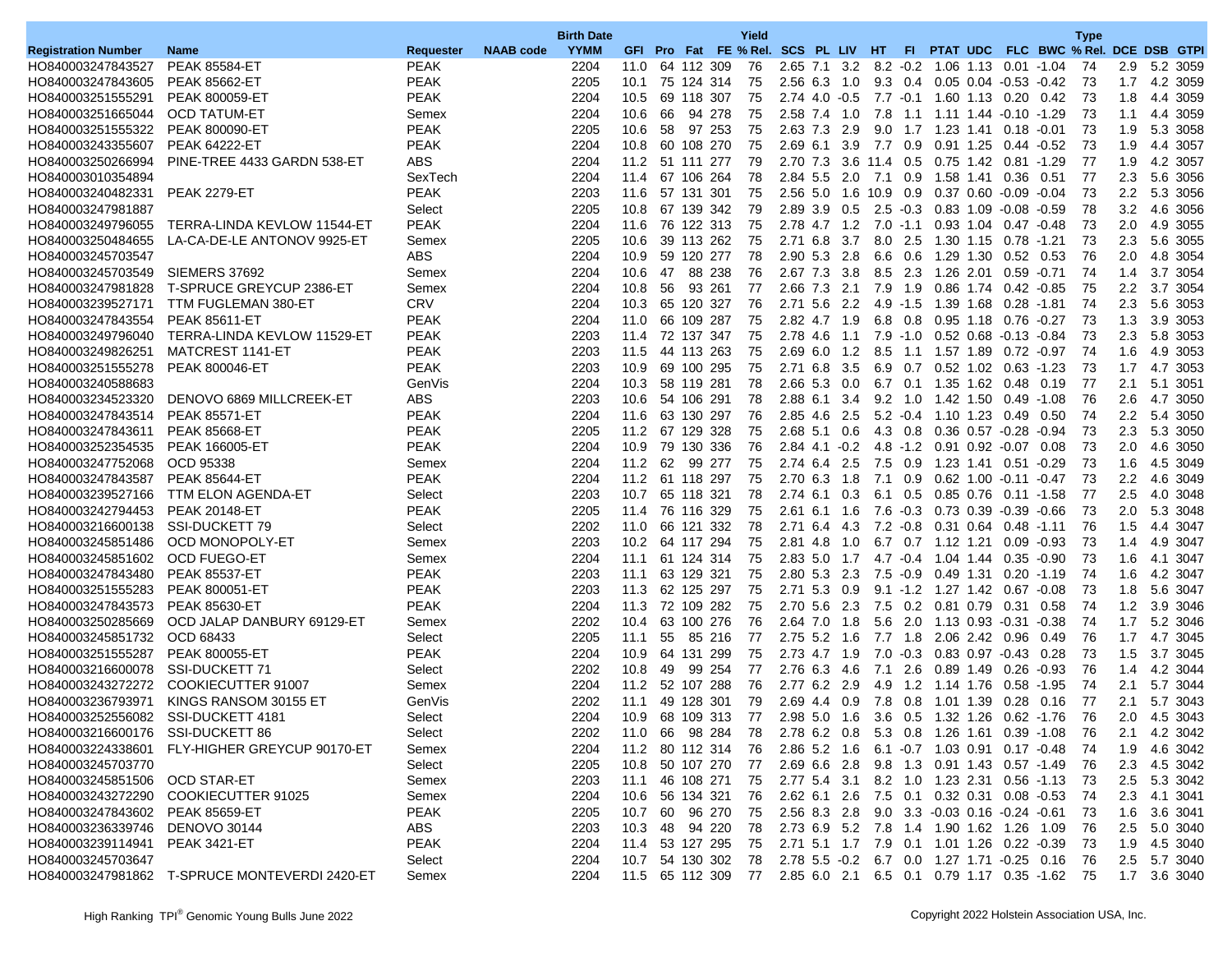|                                        |                                               |                  |                  | <b>Birth Date</b> |                 |    |            |                      | Yield                               |                      |            |             |                 |                                            |             |                              |                                                                  | <b>Type</b>                          |               |                      |
|----------------------------------------|-----------------------------------------------|------------------|------------------|-------------------|-----------------|----|------------|----------------------|-------------------------------------|----------------------|------------|-------------|-----------------|--------------------------------------------|-------------|------------------------------|------------------------------------------------------------------|--------------------------------------|---------------|----------------------|
| <b>Registration Number</b>             | <b>Name</b>                                   | <b>Requester</b> | <b>NAAB</b> code | <b>YYMM</b>       |                 |    |            |                      | GFI Pro Fat FE % Rel. SCS PL LIV HT |                      |            |             | FL.             |                                            |             |                              |                                                                  | PTAT UDC FLC BWC % Rel. DCE DSB GTPI |               |                      |
| HO840003251665006                      | OCD NIEDERMAYER-ET                            | Semex            |                  | 2203              | 11.1            |    | 55 106 261 |                      | 75                                  | 2.74 6.4 3.0         |            | 5.8         |                 | 1.8 0.97 1.34 0.14 -0.58                   |             |                              |                                                                  | 73                                   |               | 1.8 4.5 3040         |
| HO840003251665049                      | <b>OCD MACKIE-ET</b>                          | Semex            |                  | 2204              | 11.1            |    | 60 115 281 |                      | 75                                  | 2.79 4.5             | 2.3        |             | $6.2 \quad 0.0$ | 1.41 1.48                                  |             | 0.65 0.22                    |                                                                  | 73                                   | 1.6           | 4.5 3040             |
| HO840003250026081                      | GREEN-BANKS PEAK 20230-ET                     | <b>PEAK</b>      |                  | 2204              | 10.3            |    |            | 58 120 300           | 76                                  | 2.62 7.3             | 3.1        |             | 8.4 0.8         | 0.43 0.28                                  |             | $0.07 - 0.65$                |                                                                  | 74                                   | 1.9           | 4.6 3039             |
| HO840003252556106                      | SSI-DUCKETT 4205                              | Select           |                  | 2203              | 10.3            |    | 46 116 267 |                      | 78                                  | 2.54 7.4 4.3         |            |             |                 | 9.9 1.2 0.61 0.89 -0.13 -0.74              |             |                              |                                                                  | 76                                   |               | 2.0 3.3 3039         |
| HO840003213129437                      |                                               | SexTech          |                  | 2205              | 10.1            |    |            | 62 108 309           | 78                                  | 2.73 6.1 1.9         |            |             |                 | 6.8 0.4 0.96 1.33 0.18 -1.70               |             |                              |                                                                  | 77                                   | 2.9           | 4.7 3038             |
| HO840003229343998                      |                                               | Select           |                  | 2204              | 11.3            |    |            | 71 129 343           | 78                                  | $3.03$ $3.8$ $-0.6$  |            |             |                 | $3.4 -0.7$ 1.04 1.49                       |             | 0.05                         | $-2.27$                                                          | 76                                   | 2.3           | 4.6 3038             |
| HO840003236340359                      | <b>DENOVO 30757</b>                           | <b>ABS</b>       |                  | 2204              | 10.8            | 59 |            | 99 281               | 78                                  | 2.68 6.7 3.1         |            | 7.5         | 1.1             |                                            |             | 0.80 0.78 0.85 -1.01         |                                                                  | 77                                   | 1.0           | 2.6 3038             |
| HO840003245851713                      | OCD 68414                                     | Select           |                  | 2205              | 10.8            |    |            | 60 119 302           | 78                                  | 2.86 5.8 3.0         |            |             |                 | 3.2 0.3 1.08 1.27 0.16 -0.84               |             |                              |                                                                  | 76                                   | 1.6           | 4.9 3038             |
| HO840003252413619 LA-CA-DE-LE 10269    |                                               | Semex            |                  | 2203              | 10.7            |    |            | 53 128 306           | 76                                  | 2.81 5.9             | 2.5        |             | 5.9 0.3         | 0.87 1.00                                  |             | $0.10 - 0.95$                |                                                                  | 74                                   | 1.4           | 3.9 3038             |
| HO840003253663348                      | CHERRYPENCOL LINDY K 724-ET                   | Select           |                  | 2203              | 11.2            | 63 |            | 86 278               | 78                                  | $2.62$ 8.0           | 1.8        | 6.1         | 0.8             |                                            |             | 0.92 2.14 0.01 -2.52         |                                                                  | 77                                   | 2.3           | 4.5 3038             |
| HO840003224338577                      | AOT GRAZ 90146-ET                             | Semex            |                  | 2201              | 11.1 47 125 275 |    |            |                      | 75                                  | 2.70 5.5 2.8         |            |             |                 | 4.1 0.8 0.97 1.61 -0.13 -0.53              |             |                              |                                                                  | 74                                   |               | 1.8 3.7 3036         |
| HO840003229343993                      | <b>WELCOME STOCK 5069-ET</b>                  | <b>PEAK</b>      |                  | 2204              | 10.6            |    | 60 118 287 |                      | 75                                  | $2.62$ 5.3 1.3       |            |             |                 | 8.2 -0.7 1.56 1.35 0.42 -0.29              |             |                              |                                                                  | 73                                   | 3.0           | 5.5 3036             |
| HO840003240482330                      | <b>PEAK 2278-ET</b>                           | <b>PEAK</b>      |                  | 2203              | 11.0            |    | 76 116 311 |                      | 75                                  | $2.81$ $3.5$ $-0.9$  |            |             |                 | $6.5 -0.7$ 1.42 1.28                       |             | $0.24 - 0.27$                |                                                                  | 73                                   | 2.4           | 4.8 3036             |
| HO840003247634155                      |                                               | <b>CRV</b>       |                  | 2203              | 10.9            |    |            | 49 117 265           | 76                                  | 2.71 5.2 2.3         |            |             |                 | 8.1 1.2 1.49 1.32 0.17 0.04                |             |                              |                                                                  | 75                                   |               | 2.2 5.0 3036         |
| HO840003228764684                      | COOKIECUTTER 91000                            | Semex            |                  | 2204              | 9.8             |    |            | 49 112 262           | 75                                  | $2.63$ 5.5 $-0.4$    |            | 7.0         | 1.0             | 1.56 1.53 0.70 -0.44                       |             |                              |                                                                  | 73                                   | 1.4           | 4.2 3035             |
| HO840003245851586                      | <b>OCD DAKOTA-ET</b>                          | Semex            |                  | 2204              | 10.0            | 64 |            | 99 282               | 76                                  | $2.71\;6.6$          | 1.7        | 5.9         | 1.6             |                                            |             | 0.84 1.24 -0.36 -1.21        |                                                                  | 74                                   | 1.5           | 4.0 3035             |
| HO840003247843570                      | <b>PEAK 85627-ET</b>                          | <b>PEAK</b>      |                  | 2204              | 10.3            | 68 |            | 86 274               | 75                                  | 2.67 6.4             | 1.9        |             |                 | 6.7 0.4 1.66 1.46 0.33 0.72                |             |                              |                                                                  | 73                                   | 1.1           | 3.3 3035             |
| HO840003244007082                      |                                               | SexTech          |                  | 2204              | 11.2            |    |            | 60 120 298           | 78                                  | $2.87$ 4.1 $-0.1$    |            |             |                 | 5.7 -0.3 1.83 1.69 0.45 0.28               |             |                              |                                                                  | 76                                   |               | 2.0 5.2 3034         |
| HO840003245703686                      |                                               | Select           |                  | 2204              | 10.3            |    |            | 66 104 289           | 77                                  | $2.59$ 6.6           | 1.0        | 7.9         | 0.7             | 0.81 1.19 -0.68 -0.61                      |             |                              |                                                                  | 75                                   | 1.3           | 4.0 3034             |
| HO840003247752063                      | OCD 95333                                     | Semex            |                  | 2204              | 10.7            | 58 |            | 89 267               | 76                                  | 2.72 8.3 2.2         |            | 7.1         | 3.0             |                                            |             | 0.50 1.28 -0.49              | $-1.22$                                                          | 74                                   | 1.4           | 4.1 3034             |
| HO840003247843535                      | <b>PEAK 85592-ET</b>                          | PEAK             |                  | 2204              | 11.1            | 58 |            | 86 230               | 75                                  | 2.63 5.7 2.5         |            |             |                 | 9.6 2.0 1.30 1.58 0.50 0.71                |             |                              |                                                                  | 73                                   |               | 1.2 3.7 3034         |
| HO840003251555326                      | <b>PEAK 800094-ET</b>                         | PEAK             |                  | 2205              | 10.4            |    |            | 58 109 293           | 75                                  | 2.87 6.4             | 3.4        | 7.8         | 1.3             |                                            |             | 0.55 1.17 -0.11 -1.32        |                                                                  | 73                                   | 1.5           | 3.5 3034             |
| HO840003236793967                      | KINGS-RANSOM 30151                            | Semex            |                  | 2203              | 10.4            |    |            | 71 137 343           | 76                                  | $3.01$ $2.4$ $-0.2$  |            |             |                 | 1.5 -1.7 1.50 1.59                         |             |                              | $0.63 - 0.48$                                                    | 75                                   | 2.8           | 6.3 3033             |
| HO840003243272286                      | COOKIECUTTER 91021                            | Semex            |                  | 2204              | 10.6            | 61 |            | 96 251               | 76                                  | 2.51 6.6 0.8         |            |             |                 | 7.0 0.9 1.62 1.50 0.11 -0.18               |             |                              |                                                                  | 74                                   | 1.9           | 5.4 3033             |
| HO840003245703773                      | SANDY-VALLEY 37916                            | Select           |                  | 2205              | 10.7            |    |            | 57 132 324           | 77                                  | 2.77 5.5 0.8         |            |             |                 | 4.8 -0.3 0.87 1.23 -0.40 -1.56             |             |                              |                                                                  | 75                                   | 1.5           | 4.2 3033             |
| HO840003247843581                      | <b>PEAK 85638-ET</b>                          | <b>PEAK</b>      |                  | 2204              | 10.9            |    | 66 134 331 |                      | 75                                  | 2.68 4.4             | 1.4        |             |                 | 5.8 -1.3 0.64 0.90 -0.09 -1.17             |             |                              |                                                                  | 73                                   | 1.8           | 4.0 3033             |
| HO840003239751656                      |                                               | GenVis           |                  | 2203              | 10.7            |    |            | 53 119 288           | 79                                  | 2.60 6.8 3.0         |            |             |                 | 8.3 -0.4 1.09 1.49 -0.16 -0.98             |             |                              |                                                                  | 77                                   | $2.2^{\circ}$ | 5.5 3032             |
| HO840003245608844                      |                                               | <b>ABS</b>       |                  | 2204              | 10.8            |    |            | 43 136 295           | 78                                  | 2.76 4.7 3.7         |            |             | $8.2 \quad 0.8$ | 0.73 0.80 0.49 -0.35                       |             |                              |                                                                  | 76                                   | 2.3           | 4.5 3032             |
| HO840003247843634                      | <b>PEAK 85691-ET</b>                          | <b>PEAK</b>      |                  | 2205              | 11.0            |    |            | 62 116 295           | 75                                  | 2.73 5.3             | 1.1        |             | 7.3 0.6         | 0.48 1.19                                  |             | $0.33 - 0.92$                |                                                                  | 73                                   | 1.8           | 4.7 3032             |
| HO840003247981897                      |                                               | Select           |                  | 2205              | 10.6            |    |            | 70 101 318           | 78                                  | 2.87 6.4 2.5         |            |             |                 | 5.1 1.4 0.26 0.56                          |             | $0.69 - 1.28$                |                                                                  | 76                                   | 1.8           | 4.4 3032             |
| HO840003249921956                      |                                               | GeneSeek         |                  | 2205              | 10.1 73 118 333 |    |            |                      | 78                                  | 2.81 5.0 3.4         |            |             |                 | 3.3 -0.7 0.53 0.78 0.03 -1.20              |             |                              |                                                                  | 76                                   |               | 1.4 3.4 3032         |
| HO840003245703604                      | SANDY-VALLEY 37747                            | Select           |                  | 2204              | 11.5            |    |            | 57 138 338           | 78                                  | 2.91 4.9 2.3         |            |             | 4.7 0.3         | 0.67 0.56                                  |             | $0.01 - 0.85$                |                                                                  | 76                                   | $2.5\,$       | 5.0 3031             |
|                                        | PROGENESIS 40059-ET                           | <b>PEAK</b>      |                  | 2204              | 11.3            |    |            | 61 125 308           | 75                                  | 2.76 5.2             | 1.8        | $5.1$ 1.1   |                 |                                            | $0.45$ 0.43 | $0.14 - 0.41$                |                                                                  | 73                                   | 1.9           | 4.7 3030             |
| HO840003240482139                      |                                               | <b>CRV</b>       |                  |                   |                 |    |            |                      | 75                                  | 2.87 5.3 2.3         |            |             |                 |                                            |             |                              |                                                                  | 73                                   |               |                      |
| HO840003245816146                      |                                               |                  |                  | 2203              | 10.5            |    |            | 71 111 304           |                                     |                      |            |             |                 | 5.6 0.3 0.80 1.21 -0.25 -0.69              |             |                              |                                                                  | 76                                   | 1.6           | 5.0 3030             |
| HO840003249921936<br>HO840003250285984 | OCD 69444                                     | Semex<br>Select  |                  | 2204<br>2204      | 10.3<br>10.7    | 61 |            | 45 105 224<br>99 282 | 79<br>77                            | 2.64 7.0<br>2.73 6.4 | 5.0<br>2.5 | 9.9<br>7.4  | 1.8             |                                            |             |                              |                                                                  | 75                                   | 2.2<br>1.6    | 4.6 3030<br>3.8 3030 |
| HO840003251555324                      |                                               | <b>PEAK</b>      |                  |                   |                 |    |            | 71 137 355           |                                     |                      |            |             | 1.9             |                                            |             | $0.65$ 0.97 $-0.04$ $-0.75$  |                                                                  |                                      |               |                      |
|                                        | <b>PEAK 800092-ET</b>                         |                  |                  | 2205              | 11.5            |    |            |                      | 75                                  | 2.91 4.5 -0.7        |            |             | $1.8 - 0.4$     |                                            |             | 0.61 0.87 -0.67 -1.46        |                                                                  | 73                                   | 2.1           | 4.6 3030             |
| HO840003236022697 HOUDEK 26A           |                                               | Select           |                  | 2204              | 10.7            |    |            | 53 116 295           | 79                                  | 2.69 6.0 2.1         |            |             | 5.9 0.9         | 1.01 1.09 0.03 -0.80                       |             |                              |                                                                  | 77                                   |               | 2.8 4.0 3029         |
| HO840003245608850                      |                                               | Semex            |                  | 2204              | 10.5            | 76 |            | 87 303               | 78                                  | 2.80 7.4             | 1.7        | 7.0         | 0.7             | 0.73 0.99                                  |             |                              | $0.22 - 1.86$                                                    | 76                                   | 1.6           | 3.8 3029             |
| HO840003247751941                      | OCD 95211                                     | Semex            |                  | 2202              | 11.3            |    |            | 63 117 286           | 75                                  | 2.93 4.8 0.7         |            | 1.6         | 1.1             |                                            |             | 1.00 1.42 0.25 -0.80         |                                                                  | 73                                   | 1.8           | 4.7 3029             |
| HO840003247843472                      | <b>PEAK 85529-ET</b>                          | PEAK             |                  | 2203              | 11.5            |    |            | 73 137 346           | 75                                  | $2.94$ 3.1 $-0.1$    |            | $3.9 - 0.1$ |                 |                                            |             | $0.48$ $0.50$ $0.03$ $-0.19$ |                                                                  | 73                                   | 1.9           | 5.2 3029             |
| HO840003247843559                      | <b>PEAK 85616-ET</b>                          | <b>PEAK</b>      |                  | 2204              | 11.2            |    |            | 71 109 269           | 75                                  | 2.60 4.6             | - 2.1      |             |                 | 7.6 -0.3 1.11 0.98 0.26                    |             |                              | 1.17                                                             | 74                                   | 2.0           | 4.1 3029             |
|                                        | HO840003247981797 T-SPRUCE JALAPENO 2355-ET   | Semex            |                  | 2204              |                 |    |            | 11.0 62 95 263       | -78                                 |                      |            |             |                 | 2.58 7.4 1.1 8.1 1.1 0.83 1.62 -0.28 -0.83 |             |                              |                                                                  | 75                                   |               | 1.1 4.9 3029         |
| HO840003236266803 DENOVO 6803          |                                               | ABS              |                  | 2204              |                 |    |            | 10.4 45 124 277      | 78                                  |                      |            |             |                 | 2.78 6.1 5.1 8.3 0.8 0.34 1.27 0.68 -0.92  |             |                              |                                                                  | 76                                   |               | 2.2 5.1 3028         |
|                                        | HO840003250266980 PINE-TREE 8495 GARDN 524-ET | ABS              |                  | 2204              |                 |    |            | 11.9 62 106 274      | 79                                  |                      |            |             |                 | 2.71 5.7 2.5 9.3 1.3 0.75 0.83 0.22 -0.17  |             |                              |                                                                  | -77                                  |               | 2.1 4.6 3028         |
| HO840003250285956 OCD 69416            |                                               | Semex            |                  | 2204              | 11.2 54 104 269 |    |            |                      | 76                                  |                      |            |             |                 | 2.66 7.7 3.7 7.6 2.7 0.38 0.39 -0.19 -0.97 |             |                              |                                                                  | -75                                  |               | 2.0 3.8 3028         |
| HO840003251555303                      | <b>PEAK 800071-ET</b>                         | PEAK             |                  | 2204              | 10.7            | 69 |            | 93 265               | 75                                  |                      |            |             |                 | 2.77 6.6 1.8 4.3 1.5 1.12 1.18 -0.01 -0.74 |             |                              |                                                                  | -73                                  |               | 1.4 4.1 3028         |
| HO840003238169286 OCD SHARPIE-ET       |                                               | Semex            |                  | 2202              | 11.0 64 91 264  |    |            |                      | 75                                  |                      |            |             |                 | 2.60 6.5 1.5 9.4 0.7 1.12 1.78 -0.56 -0.98 |             |                              |                                                                  | 73                                   |               | 0.9 3.5 3027         |
| HO840003244007095                      |                                               | SexTech          |                  | 2204              |                 |    |            | 10.8 56 108 279      | 78                                  |                      |            |             |                 | 2.79 5.8 2.2 7.1 1.0 0.99 1.25 0.62 -0.22  |             |                              |                                                                  | 76                                   |               | 1.5 4.4 3027         |
| HO840003247843641                      | <b>PEAK 85698-ET</b>                          | <b>PEAK</b>      |                  | 2205              |                 |    |            | 11.5 63 123 330      | - 75                                |                      |            |             |                 | 2.67 6.7 2.4 6.8 0.0 0.34 0.48 -0.54 -1.96 |             |                              |                                                                  | -73                                  |               | 1.8 4.0 3027         |
| HO840003150905573                      |                                               | Zoetis           |                  | 2204              | 10.7 69 107 276 |    |            |                      | 79                                  |                      |            |             |                 |                                            |             |                              | 3.04 4.2 0.9 3.9 0.4 1.67 1.28 1.42 0.90                         | -77                                  |               | 2.5 5.0 3026         |
| HO840003208824141 PEAK 139-ET          |                                               | PEAK             |                  | 2204              |                 |    |            |                      |                                     |                      |            |             |                 |                                            |             |                              | 10.3 63 116 295 75 2.70 6.6 2.1 7.6 0.2 0.66 0.98 -0.27 -0.71 73 |                                      |               | 1.9 5.0 3026         |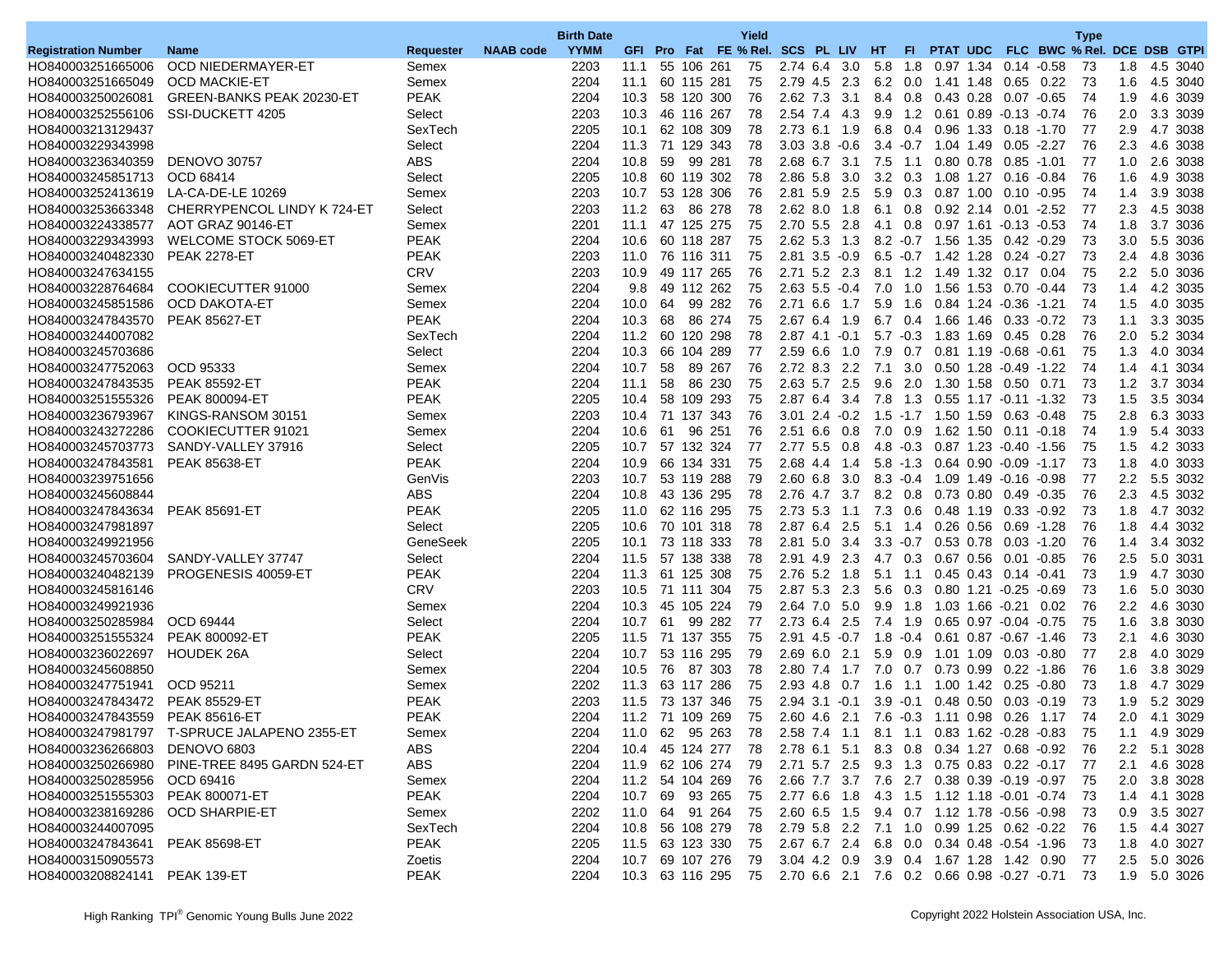|                                        |                                       |                        |                  | <b>Birth Date</b> |      |    |                    | Yield                               |                     |     |                       |                 |                                                      |                               |                                                                | <b>Type</b> |                  |                      |
|----------------------------------------|---------------------------------------|------------------------|------------------|-------------------|------|----|--------------------|-------------------------------------|---------------------|-----|-----------------------|-----------------|------------------------------------------------------|-------------------------------|----------------------------------------------------------------|-------------|------------------|----------------------|
| <b>Registration Number</b>             | <b>Name</b>                           | <b>Requester</b>       | <b>NAAB</b> code | <b>YYMM</b>       |      |    |                    | GFI Pro Fat FE % Rel. SCS PL LIV HT |                     |     |                       | FL.             |                                                      |                               | PTAT UDC FLC BWC % Rel. DCE DSB GTPI                           |             |                  |                      |
| HO840003247843614                      | <b>PEAK 85671-ET</b>                  | <b>PEAK</b>            |                  | 2205              | 11.3 |    | 65 103 293         | 75                                  | $2.70$ 5.9 2.0      |     |                       |                 | 7.2 1.4 0.62 0.64 0.11 -0.54                         |                               |                                                                | -73         | 1.6              | 3.9 3026             |
| HO840003247843650                      | <b>PEAK 85707-ET</b>                  | <b>PEAK</b>            |                  | 2205              | 11.1 |    | 75 103 298         | 76                                  | $2.69$ 6.2 2.3      |     |                       | 6.9 0.0         |                                                      | 0.59 1.07 -0.31 -0.46         |                                                                | 74          | 2.0 <sub>1</sub> | 4.8 3026             |
| HO840003249968927                      |                                       | SexTech                |                  | 2204              | 10.1 | 56 | 98 273             | 78                                  | 2.76 6.7 3.2        |     | 7.5 1.9               |                 | 1.03 1.16                                            | $0.32 - 1.58$                 |                                                                | 77          | 2.3              | 5.6 3026             |
| HO840003250285883                      | <b>OCD NAIROBI-ET</b>                 | Semex                  |                  | 2204              |      |    | 11.2 72 112 327    | 75                                  | 2.86 6.0 2.8        |     | 4.7 -0.9              |                 | 0.75 1.07 0.41 -1.72                                 |                               |                                                                | -73         | 2.1              | 4.6 3026             |
| HO840003242815344                      | CHERRYPENCOL K 6504-ET                | Select                 |                  | 2204              | 10.8 |    | 46 116 273         | 78                                  |                     |     |                       |                 | 2.61 5.4 0.0 10.0 0.3 1.09 2.17 0.11 -1.18           |                               |                                                                | 77          | 1.8              | 4.6 3025             |
| HO840003248055847                      | <b>PEAK 2573-ET</b>                   | <b>PEAK</b>            |                  | 2204              | 11.3 |    | 72 126 331         | 75                                  | 2.88 3.5 0.1        |     |                       |                 | 3.4 -1.2 1.41 1.05                                   | $0.49 - 1.03$                 |                                                                | 73          | 2.5              | 5.2 3025             |
| HO840003251555279                      | <b>PEAK 800047-ET</b>                 | <b>PEAK</b>            |                  | 2203              | 10.5 |    | 67 120 317         | 75                                  | 2.84 4.8 0.4        |     |                       |                 | $5.3 -0.1$ 0.94 0.85                                 | $0.50 - 1.04$                 |                                                                | 73          | 1.6              | 4.9 3025             |
| HO840003251555329                      | <b>PEAK 800097-ET</b>                 | <b>PEAK</b>            |                  | 2205              | 10.5 |    | 62 92 235          | 75                                  | $2.62$ 5.5 0.6      |     |                       |                 | 6.4 1.0 1.84 1.74 0.43 0.85                          |                               |                                                                | 73          | 2.0              | 4.6 3025             |
| HO840003252413613                      | LA-CA-DE-LE 10281                     | Semex                  |                  | 2203              | 11.0 |    | 63 106 292         | 75                                  | $2.85$ 5.0 0.2      |     |                       | 4.4 1.3         |                                                      | 1.05 1.40 -0.09 -1.15         |                                                                | 73          | 1.3              | 3.3 3025             |
| HO840003236793959                      | KINGS-RANSOM 30143                    | Semex                  |                  | 2203              | 10.4 |    | 68 118 310         | 76                                  | $3.03$ 4.1 1.1      |     |                       |                 | 1.5 -0.3 1.48 1.39 0.87 -0.38                        |                               |                                                                | 75          | 2.4              | 5.4 3024             |
| HO840003244007107                      |                                       | SexTech                |                  | 2205              |      |    | 10.6 73 130 335    | 78                                  | $3.05$ $3.7$ $-0.7$ |     |                       |                 | 2.5 0.4 0.93 0.63 -0.21 -1.00                        |                               |                                                                | 76          | 2.1              | 4.5 3024             |
| HO840003247843562                      | <b>PEAK 85619-ET</b>                  | <b>PEAK</b>            |                  | 2204              | 11.0 |    | 59 107 278         | 76                                  | 2.65 6.5 2.5        |     | 7.9                   | 0.6             | 1.29 0.60                                            | $0.57$ 0.12                   |                                                                | 74          | 2.6              | 4.3 3024             |
| HO840003247843624                      | <b>PEAK 85681-ET</b>                  | <b>PEAK</b>            |                  | 2205              | 11.3 | 74 | 97 305             | 75                                  | 2.70 6.0            | 1.8 | 7.7                   | $0.0\,$         | 0.94 0.78                                            | $0.36 - 0.74$                 |                                                                | 73          | 1.8              | 4.1 3024             |
| HO840003229343999                      |                                       | Select                 |                  | 2204              | 11.0 |    | 47 114 256         | 78                                  | 2.84 5.1 1.1        |     |                       |                 | 5.3 0.4 1.50 2.49 0.77 -0.06                         |                               |                                                                | 77          | 2.1              | 5.2 3023             |
| HO840003247843603                      | <b>PEAK 85660-ET</b>                  | <b>PEAK</b>            |                  | 2205              | 10.8 |    | 75 122 317         | 75                                  | 2.61 4.8            | 0.8 |                       | $8.2 - 0.8$     | 0.61 0.19                                            | 0.17 -0.05                    |                                                                | 73          | 2.1              | 4.7 3023             |
| HO840003227859674                      | PEN-COL K 6491-ET                     | Select                 |                  | 2203              | 11.0 | 55 | 95 280             | 78                                  | 2.74 7.4            | 1.0 |                       | 8.1 1.5         |                                                      | 1.04 1.63 -0.07 -2.05         |                                                                | 77          | 2.1              | 4.0 3022             |
| HO840003236793976                      | KINGS-RANSOM 30160                    | Semex                  |                  | 2203              | 11.2 |    | 53 110 289         | 76                                  | 2.78 5.0 2.1        |     |                       | $6.1 \quad 0.8$ | 1.42 1.41                                            | $0.53 - 0.44$                 |                                                                | 74          | 1.9              | 5.2 3022             |
| HO840003243355603                      | <b>PEAK 64218-ET</b>                  | <b>PEAK</b>            |                  | 2204              | 10.9 | 61 | 99 269             | 75                                  | 2.56 6.6 3.2        |     |                       |                 | 8.4 1.1 0.76 0.92 -0.22 -0.48                        |                               |                                                                | 73          | 1.8              | 3.5 3022             |
| HO840003247634191                      | KINGS-RANSOM 50559                    | Semex                  |                  | 2204              | 10.8 |    | 55 116 306         | 75                                  | $3.01$ 4.8          | 1.3 |                       | $5.0$ 2.1       | 0.68 1.21                                            | 0.08 -1.66                    |                                                                | 73          | 1.7              | 4.7 3022             |
| HO840003250285996                      | OCD 69456                             | Select                 |                  | 2205              | 11.7 |    | 62 109 292         | 78                                  | $2.72$ 5.5 0.1      |     |                       |                 | 5.5 0.4 1.40 1.18 0.31 -0.80                         |                               |                                                                | 76          | 1.9              | 4.7 3022             |
| HO840003251555308                      | <b>PEAK 800076-ET</b>                 | <b>PEAK</b>            |                  | 2204              | 10.3 | 64 | 97 277             | 75                                  | 2.61 7.0 0.4        |     |                       | 5.9 1.7         |                                                      | $0.65$ 1.18 $-0.13$ $-1.06$   |                                                                | 73          | 1.9              | 5.2 3022             |
| HO840003252556275                      | SSI-DUCKETT 4374                      | Select                 |                  | 2205              | 10.3 |    | 64 120 300         | 78                                  | 2.79 5.3 0.9        |     |                       | 4.1 0.6         |                                                      | 0.64 1.22 -0.44 -0.45         |                                                                | 76          | 1.9              | 4.6 3022             |
|                                        |                                       | <b>ABS</b>             |                  |                   |      |    | 73 111 300         |                                     |                     |     |                       |                 |                                                      | $0.85$ $0.82$ $-0.25$ $-0.59$ |                                                                | 76          |                  |                      |
| HO840003236266797<br>HO840003244007081 | DENOVO 6797 GENOVA-ET                 |                        |                  | 2204              | 11.3 |    |                    | 79<br>78                            | 2.82 5.9 2.2        |     |                       | $8.1 - 0.3$     |                                                      |                               |                                                                | 76          | 1.5              | 4.5 3021             |
|                                        |                                       | SexTech<br><b>PEAK</b> |                  | 2204              |      |    | 11.2 57 101 251    |                                     | 2.79 5.7 2.9        |     |                       |                 | 5.8 1.3 1.37 1.39 0.39 0.47<br>0.49 1.21 -0.23 -2.07 |                               |                                                                |             | 1.5              | 4.1 3021             |
| HO840003251555286<br>HO840003251555335 | PINE-TREE PEAK 800054-ET              | <b>PEAK</b>            |                  | 2204              | 12.1 |    | 53 131 331         | 76<br>75                            | 2.66 6.1 1.9        |     |                       | 6.7 -0.6        |                                                      |                               |                                                                | 74<br>73    | 2.3              | 5.1 3021<br>4.5 3021 |
|                                        | <b>PEAK 800103-ET</b>                 |                        |                  | 2205              | 10.7 |    | 52 97 240          |                                     | 2.64 6.6 2.7        |     | 7.6                   |                 |                                                      | 0.05 0.19                     |                                                                |             | 1.3              |                      |
| HO840003237170374                      | AURORA KASHTON 1084-ET                | Select                 |                  | 2204              | 10.9 |    | 44 106 248         | 78                                  |                     |     | 2.69 6.8 2.8 10.5 0.5 |                 |                                                      | 1.11 2.04 0.69 -1.16          |                                                                | 76          | 1.8              | 4.5 3020             |
| HO840003239114930                      | <b>PEAK 3410-ET</b>                   | <b>PEAK</b>            |                  | 2203              | 11.6 |    | 65 107 299         | 75                                  | 2.83 5.3 1.9        |     |                       | 6.6 0.7         |                                                      |                               |                                                                | 73          | $2.2\,$          | 5.0 3020             |
| HO840003247843616                      | <b>PEAK 85673-ET</b>                  | <b>PEAK</b>            |                  | 2205              | 10.9 |    | 72 119 320         | 76                                  | $2.58$ 5.3 $-0.6$   |     |                       | $6.4 - 0.9$     | 0.98 0.74                                            | $0.10 - 0.14$                 |                                                                | 74          | 3.0              | 5.7 3020             |
| HO840003252413846                      | LA-CA-DE-LE 10496                     | Semex                  |                  | 2205              | 10.9 |    | 66 108 298         | 76                                  | $2.90$ 4.7 $-0.4$   |     | 2.6                   |                 | 1.1 1.09 1.37 0.72 -0.85                             |                               |                                                                | 74          | 2.4              | 5.8 3020             |
| HO840003252556242                      | SSI-DUCKETT 4341                      | Select                 |                  | 2204              | 10.9 |    | 59 106 269         | 78                                  | 2.87 5.5 2.5        |     |                       |                 | 7.3 0.8 1.46 1.16 0.59 0.70                          |                               |                                                                | 76          | 1.7              | 4.7 3020             |
| HO840003243940897                      | ARIZONA 40121                         | Semex                  |                  | 2204              | 10.1 |    | 45 105 244         | 76                                  | 2.73 7.0 2.2        |     |                       | 8.2 1.5         | 1.29 1.68                                            | 0.26 -0.68                    |                                                                | 74          | 1.9              | 4.1 3019             |
| HO840003247843574                      | <b>PEAK 85631-ETS</b>                 | <b>PEAK</b>            |                  | 2204              | 10.1 |    | 66 118 320         | 75                                  | $2.80$ 4.9 $-0.3$   |     |                       |                 | $6.0 -0.1$ 1.21 1.19 $-0.14 -0.92$                   |                               |                                                                | 73          | 2.6              | 5.6 3019             |
| HO840003247843575                      | <b>PEAK 85632-ETS</b>                 | <b>PEAK</b>            |                  | 2204              | 10.1 |    | 66 118 320         | 75                                  | $2.80$ 4.9 $-0.3$   |     |                       |                 | $6.0 -0.1$ 1.21 1.19 $-0.14 -0.92$                   |                               |                                                                | 73          | 2.6              | 5.6 3019             |
| HO840003248214871                      |                                       | Select                 |                  | 2203              | 10.4 |    | 54 110 288         | 79                                  | 2.68 5.5 0.5        |     |                       |                 | 8.4 0.1 1.66 1.66 0.61 0.63                          |                               |                                                                | 77          | 3.5              | 6.8 3019             |
| HO840003249882019                      | <b>DENOVO 80115</b>                   | <b>ABS</b>             |                  | 2204              | 10.7 |    | 46 118 270         | 78                                  | 2.75 6.3 3.9        |     |                       | 5.8 0.8         | 1.21 1.29                                            | 0.52 -0.87                    |                                                                | 76          | 2.4              | 5.8 3019             |
| HO840003216600110                      | SSI-DUCKETT 69                        | Select                 |                  | 2202              | 11.4 |    | 65 102 283         | 77                                  | 2.79 6.2 2.9        |     |                       | 8.1 0.2         |                                                      | $0.93$ 1.59 $-0.15$ $-0.93$   |                                                                | 76          | 2.3              | 5.0 3018             |
| HO840003236793983                      | <b>KINGR 30167</b>                    | Select                 |                  | 2203              | 10.6 |    | 50 117 277         | 78                                  | $3.04$ $3.7$ $0.3$  |     | 1.0 0.4               |                 |                                                      | 2.04 2.22 1.24 -0.63          |                                                                | 77          | 1.8              | 5.0 3018             |
| HO840003245703621                      | SANDY-VALLEY 37764                    | Select                 |                  | 2204              | 10.5 |    | 54 102 250         | 77                                  | $2.62\;6.4$         |     | 4.2 11.1 1.3          |                 | 0.73 1.06                                            | $0.15 - 0.15$                 |                                                                | 75          | 1.9              | 4.4 3018             |
| HO840003250285762                      | <b>OCD RAZOR-ET</b>                   | Semex                  |                  | 2203              | 10.1 |    | 59 104 268         | 75                                  | $2.69$ 5.3 1.3      |     |                       | $5.2 \quad 0.8$ | 1.24 1.52                                            | $0.08 - 0.33$                 |                                                                | 73          | 1.4              | 3.7 3018             |
| HO840003250285948                      | OCD 69408                             | Semex                  |                  | 2204              | 10.5 |    | 43 108 242         | 75                                  | 2.74 5.2 2.6        |     |                       |                 | 6.6 1.7 1.26 1.97 0.65 -0.45                         |                               |                                                                | 73          | 1.6              | 5.5 3018             |
| HO840003251555336                      | PEAK 800104-ET                        | <b>PEAK</b>            |                  | 2205              | 11.1 |    | 73 110 284         | 75                                  | $2.86$ 5.3 2.2      |     | 4.9 0.6               |                 | 0.68 0.79 0.19 -0.48                                 |                               |                                                                | 73          | 2.4              | 4.7 3018             |
| HO840003237170033 DENOVO 4742          |                                       | ABS                    |                  | 2204              |      |    | 10.5 56 98 269     | - 78                                |                     |     |                       |                 |                                                      |                               | 2.81 7.5 4.3 3.4 1.3 1.15 1.41 -0.32 -0.54                     | -76         |                  | 1.3 3.3 3017         |
| HO840003245703589                      |                                       | ABS                    |                  | 2204              |      |    | 11.2 55 125 287 79 |                                     |                     |     |                       |                 | 2.69 5.1 1.9 9.6 -1.1 1.35 1.13 0.56 -0.41           |                               |                                                                | -76         |                  | 2.0 4.5 3017         |
| HO840003252556087 SSI-DUCKETT 4186     |                                       | Select                 |                  | 2204              |      |    | 10.3 53 98 262 78  |                                     |                     |     |                       |                 | 2.58 7.2 2.9 7.2 2.9 0.43 0.62 -0.19 -0.57           |                               |                                                                | -76         |                  | 1.6 3.9 3017         |
| HO840003234522625                      |                                       | ABS                    |                  | 2204              |      |    | 11.3 59 125 314 79 |                                     |                     |     |                       |                 | 2.83 5.0 3.5 7.2 -0.5 0.75 0.81 0.36 -0.60           |                               |                                                                | -78         | 1.9              | 4.3 3016             |
|                                        | HO840003240834382 LEVEL-PLAIN 1125-ET | <b>PEAK</b>            |                  | 2204              |      |    | 11.4 67 138 345 76 |                                     |                     |     |                       |                 | 2.76 4.6 1.6 7.1 -1.6 0.56 0.68 0.00 -0.85           |                               |                                                                | -73         |                  | 2.4 6.3 3016         |
| HO840003239527170 TTM DRIVE 379-ET     |                                       | Select                 |                  | 2204              |      |    | 10.6 57 105 263 79 |                                     |                     |     |                       |                 | 2.74 6.0 2.4 6.7 1.8 0.80 1.19 -0.34 -0.32           |                               |                                                                | -78         |                  | 2.2 3.9 3014         |
| HO840003247843593 PEAK 85650-ET        |                                       | <b>PEAK</b>            |                  | 2205              |      |    | 11.4 70 106 303 75 |                                     |                     |     |                       |                 | 2.72 5.2 0.6 7.1 -0.5 0.83 1.21 0.52 -0.34           |                               |                                                                | -73         | 1.9              | 4.3 3014             |
|                                        | HO840003250285674 OCD MELBOURNE-ET    | Semex                  |                  | 2202              | 10.1 |    | 64 90 253 75       |                                     |                     |     |                       |                 | 2.62 6.5 2.0 5.7 2.1 0.96 1.04 -0.29 0.00            |                               |                                                                | -73         |                  | 1.6 4.1 3014         |
| HO840003209805760                      | <b>BON HOMME 224</b>                  | Select                 |                  | 2204              |      |    | 11.3 65 78 258 78  |                                     |                     |     |                       |                 | 2.76 7.4 1.3 8.5 1.2 1.29 1.74 0.59 -1.69            |                               |                                                                | -76         |                  | 2.0 5.0 3013         |
| HO840003216600190 SSI-DUCKETT 72       |                                       | Select                 |                  | 2202              |      |    |                    |                                     |                     |     |                       |                 |                                                      |                               | 10.6 50 102 251 78 2.57 7.5 3.9 8.9 0.8 1.13 1.11 0.04 0.13 77 |             |                  | 1.7 3.4 3013         |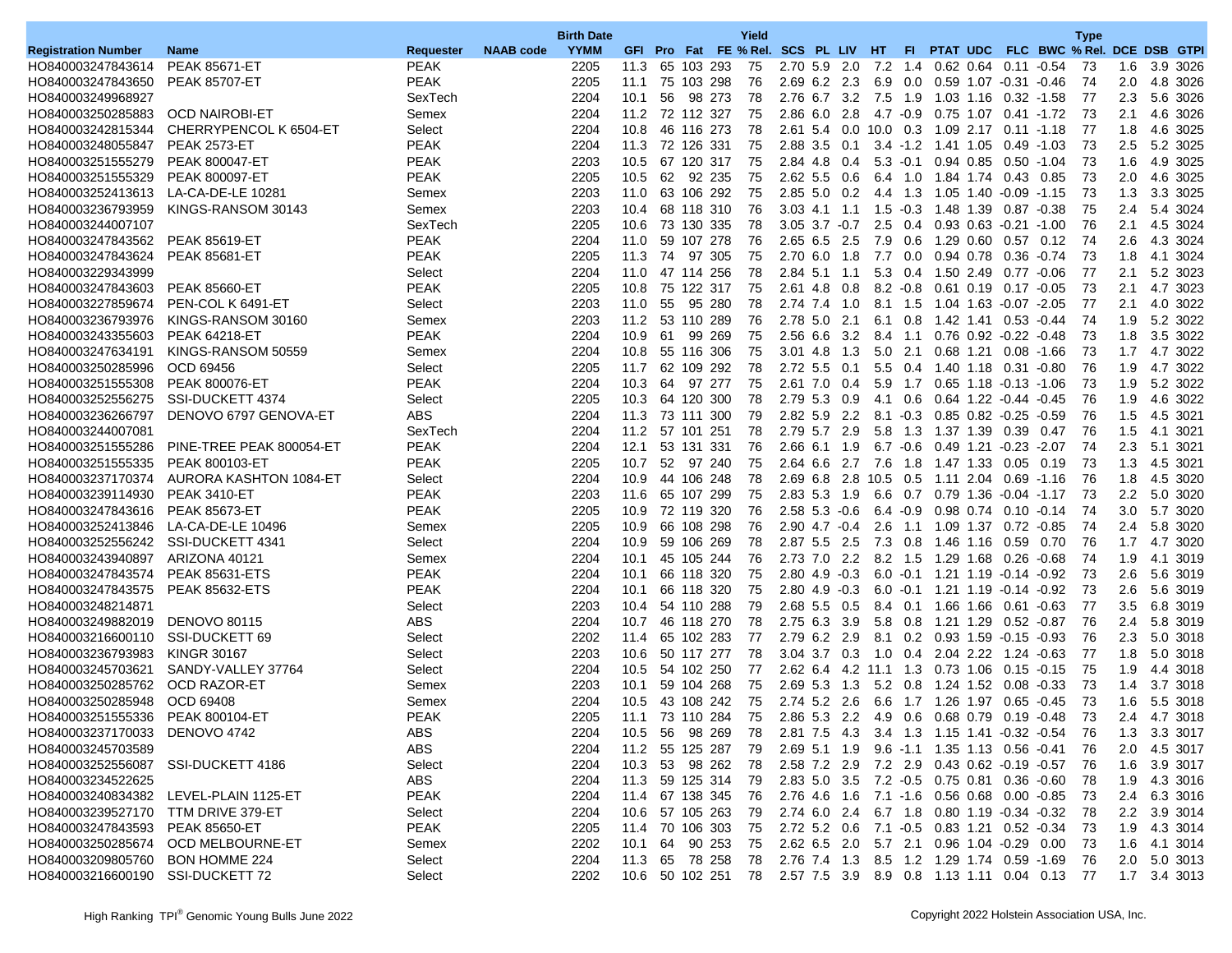|                                    |                                             |                  |                  | <b>Birth Date</b> |      |    |                                                                  | Yield |                       |     |          |                 |                                             |           |                               |               | <b>Type</b> |               |                                      |
|------------------------------------|---------------------------------------------|------------------|------------------|-------------------|------|----|------------------------------------------------------------------|-------|-----------------------|-----|----------|-----------------|---------------------------------------------|-----------|-------------------------------|---------------|-------------|---------------|--------------------------------------|
| <b>Registration Number</b>         | <b>Name</b>                                 | <b>Requester</b> | <b>NAAB code</b> | <b>YYMM</b>       |      |    | GFI Pro Fat FE % Rel. SCS PL LIV HT                              |       |                       |     |          | -FL -           |                                             |           |                               |               |             |               | PTAT UDC FLC BWC % Rel. DCE DSB GTPI |
| HO840003228764682                  | COOKIECUTTER 90998                          | Semex            |                  | 2204              | 10.8 |    | 44 102 259                                                       | 76    | 2.74 6.1 3.1          |     |          |                 | 6.7 1.3 1.17 1.60 0.92 -0.99                |           |                               |               | 74          | 1.2           | 3.5 3013                             |
| HO840003236266802                  | DENOVO 6802                                 | ABS              |                  | 2204              | 10.9 |    | 53 117 289                                                       | 78    | 2.91 6.2 4.1          |     |          |                 | 7.7 1.4 0.31 0.91 0.20 -0.63                |           |                               |               | 76          | 2.0           | 4.8 3013                             |
| HO840003238169293                  | <b>OCD SENIOR-ET</b>                        | Semex            |                  | 2202              | 10.9 | 44 | 98 243                                                           | 75    | 2.50 7.4              | 3.4 |          |                 | 8.2 1.7 0.95 1.43                           |           |                               | 0.11 -0.72    | 73          | 2.0           | 3.6 3013                             |
| HO840003243355643                  | <b>PEAK 64258-ET</b>                        | <b>PEAK</b>      |                  | 2205              | 10.1 |    | 53 110 239                                                       | 75    | $2.60\;6.0$           | 3.0 |          |                 | 8.9 1.2 0.94 0.92 0.36 0.21                 |           |                               |               | 73          | 1.1           | 5.1 3013                             |
| HO840003252413799                  |                                             | Zoetis           |                  | 2204              | 10.8 |    | 54 115 281                                                       | 78    | 2.57 5.8 1.2          |     |          |                 | 8.3 -0.6 1.22 1.46 0.39 -0.48               |           |                               |               | 76          | $2.2^{\circ}$ | 4.7 3013                             |
| HO840003253682762 DENOVO 19401     |                                             | <b>ABS</b>       |                  | 2204              | 10.8 |    | 68 107 297                                                       | 78    | 2.74 5.8              | 1.6 |          |                 | $8.0 -0.2$ $0.84$ 1.00                      |           |                               | $0.06 - 0.63$ | 76          | 1.1           | 4.2 3013                             |
| HO840003247634163                  | KINGS-RANSOM 50531                          | Semex            |                  | 2203              | 10.6 |    | 51 111 268                                                       | 75    | 2.87 5.1 1.8          |     |          |                 | 2.3 1.3 1.42 1.56                           |           | $0.53 - 0.85$                 |               | 73          | 1.5           | 4.4 3012                             |
| HO840003247843553                  | <b>PEAK 85610-ET</b>                        | <b>PEAK</b>      |                  | 2204              | 11.1 |    | 58 107 264                                                       | 75    | 2.63 6.5 3.3          |     |          |                 | 7.3 0.8 0.55 1.05                           |           | 0.16 0.49                     |               | 74          | 1.6           | 4.5 3012                             |
| HO840003247843642                  | PEAK 85699-ET                               | <b>PEAK</b>      |                  | 2205              | 10.8 |    | 62 110 283                                                       | 76    | $2.72$ 5.0            | 1.3 |          |                 | 6.8 -0.1 1.39 1.53 -0.46 -0.43              |           |                               |               | 74          | 1.7           | 3.9 3012                             |
| HO840003248055872 PEAK 2598-ET     |                                             | PEAK             |                  | 2205              | 10.6 | 62 | 82 247                                                           | 75    | 2.91 6.2 2.3          |     |          |                 | 8.7 0.7 1.53 2.54 0.02 -1.04                |           |                               |               | 73          | 1.5           | 3.6 3012                             |
| HO840003248214906                  |                                             | Select           |                  | 2204              | 10.9 |    | 57 113 279                                                       | 77    | 2.78 6.3 4.5          |     |          |                 | 8.4 -0.4 1.14 1.18 0.03 -0.29               |           |                               |               | 76          | 1.7           | 4.1 3012                             |
| HO840003249921958                  |                                             | <b>ABS</b>       |                  | 2205              | 11.9 |    | 60 121 296                                                       | 78    | 2.92 4.8 3.4          |     |          |                 | 5.7 0.2 0.73 1.21 0.37 -0.78                |           |                               |               | 77          | 2.6           | 5.6 3012                             |
|                                    | HO840003250086137 MELARRY EXPEDITE 2527     | Select           |                  | 2204              | 9.3  | 45 | 78 223                                                           | 78    | 2.49 8.5              | 3.1 |          | $7.5\quad 5.0$  |                                             |           | 0.13 1.09 -0.36 -0.93         |               | 77          | 2.0           | 3.6 3012                             |
| HO840003251555274                  | PEAK 800042-ET                              | <b>PEAK</b>      |                  | 2203              | 11.2 |    | 60 114 286                                                       | 75    | $2.71$ 5.8            | 1.1 |          | $6.5 \quad 0.3$ | 0.83 1.15                                   |           | $0.36 - 0.99$                 |               | 73          | 2.2           | 5.3 3012                             |
|                                    | HO840003228764635 COOKIECUTTER 90951        | Semex            |                  | 2204              | 10.7 |    | 53 111 257                                                       | 75    | 2.71 5.2 1.9          |     |          |                 | 5.4 0.9 1.27 1.27 0.60 0.15                 |           |                               |               | 74          | 1.6           | 4.5 3011                             |
| HO840003237170023                  | DENOVO 4732                                 | <b>ABS</b>       |                  | 2204              | 10.8 | 52 | 93 236                                                           | 78    | 2.59 7.4              | 3.7 |          |                 | $9.7$ 2.1 1.14 0.67                         |           | 0.46                          | 0.65          | 76          | 2.4           | 4.3 3011                             |
| HO840003245703672                  |                                             | Select           |                  | 2204              | 10.8 | 64 | 92 271                                                           | 77    | 2.72 6.1 3.3          |     |          | 8.0 1.6         | 0.53 0.95                                   |           | 0.37 -0.91                    |               | 75          | 1.6           | 4.3 3011                             |
| HO840003249826262 MATCREST 1152-ET |                                             | PEAK             |                  | 2204              | 10.9 |    | 59 106 285                                                       | 76    | 2.60 6.7 1.9          |     |          |                 | 6.6 0.8 0.96 1.10 -0.29 -1.41               |           |                               |               | 74          | 2.1           | 5.8 3011                             |
| HO840003251555282                  | <b>PEAK 800050-ET</b>                       | <b>PEAK</b>      |                  | 2203              | 10.9 |    | 62 105 274                                                       | 75    | 2.80 5.5 2.1          |     |          |                 | 6.7 0.4 1.45 1.07 0.67 -0.04                |           |                               |               | 73          | 2.2           | 5.2 3011                             |
| HO840003224338589                  | <b>FLY-HIGHER MOONLAND-ET</b>               | Semex            |                  | 2203              | 10.7 |    | 76 104 320                                                       | 76    | 2.77 5.2 0.1          |     |          | 4.5 0.0         |                                             |           | 0.83 1.07 -0.36 -1.90         |               | 74          | 1.3           | 4.5 3010                             |
|                                    | HO840003228764629 COOKIECUTTER 90945        | Semex            |                  | 2204              | 11.7 | 67 | 96 257                                                           | 76    | 2.84 4.9              | 1.6 |          |                 | 7.4 0.3 1.37 1.62 0.59 0.05                 |           |                               |               | 74          | 1.5           | 4.1 3010                             |
| HO840003229344001                  | WELCOME 5077                                | Select           |                  | 2204              | 10.7 |    | 64 112 323                                                       | 78    | 2.93 6.0 2.2          |     | 6.4 1.1  |                 |                                             |           | 0.02 0.88 -0.34 -2.07         |               | 76          | 1.3           | 3.7 3010                             |
| HO840003230499142 SHELAND 9100     |                                             | Select           |                  | 2203              | 10.3 | 54 | 96 287                                                           | 78    | 2.50 7.8 2.7 11.8 0.4 |     |          |                 |                                             |           | 0.41 1.33 0.11 -2.43          |               | 77          | 2.0           | 3.9 3010                             |
| HO840003239528660                  | <b>VIERRA 90715</b>                         | Semex            |                  | 2204              | 11.2 |    | 65 101 279                                                       | 75    | 2.70 5.9 1.2          |     |          | $5.1 \quad 1.9$ |                                             |           | 0.64 0.89 -0.73 -0.94         |               | 73          | 1.3           | 3.4 3010                             |
| HO840003245851585 OCD MILO-ET      |                                             | Semex            |                  | 2204              | 9.7  | 61 | 94 240                                                           | 75    | $2.69$ 4.5 $-0.7$     |     |          |                 | 5.5 0.4 2.14 2.24 0.71 0.02                 |           |                               |               | -73         | 2.0           | 5.8 3010                             |
|                                    | HO840003247081034 BLUMENFELD GRAZIANO 8247  | Semex            |                  | 2204              | 10.9 |    | 58 104 279                                                       | 75    | $2.59$ 6.5            | 1.7 |          |                 | 9.4 -0.2 1.05 1.37 0.34 -0.96               |           |                               |               | 74          | 2.1           | 4.7 3010                             |
| HO840003247843651                  | <b>PEAK 85708-ET</b>                        | <b>PEAK</b>      |                  | 2205              | 10.4 |    | 75 101 295                                                       | 75    | $2.62$ 5.6 0.9        |     | 7.9 -0.1 |                 |                                             |           | $0.86$ $0.88$ $-0.28$ $-0.18$ |               | 73          | 2.0           | 4.5 3010                             |
| HO840003247981830                  | T-SPRUCE MASHAK 2388-ET                     | Select           |                  | 2204              | 10.6 | 75 | 81 263                                                           | 77    | $2.88$ 6.4 0.8        |     |          |                 | 5.3 0.6 1.21 1.88 0.31 -0.61                |           |                               |               | 76          | 1.8           | 3.7 3010                             |
| HO840003240482337                  | <b>PEAK 2285-ET</b>                         | <b>PEAK</b>      |                  | 2204              |      |    | 10.2 57 112 271                                                  | 75    | $2.59$ 6.1 1.4        |     |          |                 | 8.3 1.2 0.68 0.66 0.05 0.02                 |           |                               |               | 73          | 1.6           | 5.1 3009                             |
| HO840003234522319                  | <b>DENOVO 2319</b>                          | ABS              |                  | 2204              | 11.0 | 43 | 93 214                                                           | 78    | 2.49 8.3 5.4 10.6 2.1 |     |          |                 | 0.98 0.85                                   |           | 0.60  0.44                    |               | 76          | 2.1           | 4.3 3008                             |
| HO840003243355585                  | <b>PEAK 64200-ET</b>                        | <b>PEAK</b>      |                  | 2204              | 11.3 |    | 68 114 298                                                       | 75    | 2.83 4.6 0.8          |     |          |                 | 5.0 0.2 1.06 1.05 -0.19 -0.36               |           |                               |               | 73          | 1.8           | 4.5 3008                             |
| HO840003251555271                  | <b>PEAK 800039-ET</b>                       | <b>PEAK</b>      |                  | 2203              | 11.7 |    | 66 132 332                                                       | 75    | $2.74$ 4.4 $-0.1$     |     |          |                 | 4.2 -0.2 0.51 0.60 -0.42 -0.97              |           |                               |               | 73          | 1.8           | 4.8 3008                             |
| HO840003251555272                  | PEAK 800040-ET                              | <b>PEAK</b>      |                  | 2203              | 10.8 |    | 64 120 320                                                       | 75    | 2.79 5.4 0.9          |     |          |                 | 4.3 -0.2 0.68 0.75                          |           | $0.53 - 1.53$                 |               | 73          | 1.7           | 4.9 3008                             |
| HO840003214251639                  |                                             | SexTech          |                  | 2204              | 11.3 | 49 | 94 248                                                           | 79    | 2.66 7.2 3.6 10.2 2.0 |     |          |                 | 0.60 1.39                                   |           | 0.31 -0.84                    |               | 77          | 2.1           | 4.5 3007                             |
| HO840003234523337                  | DENOVO 6886                                 | ABS              |                  | 2204              | 10.7 |    | 50 124 287                                                       | 78    | 2.94 4.7 2.5          |     |          |                 | 3.1 1.4 1.07 0.93 0.54 -0.14                |           |                               |               | 76          |               | 2.2 5.2 3007                         |
| HO840003243355626                  | <b>PEAK 64241-ET</b>                        | <b>PEAK</b>      |                  | 2205              | 10.7 |    | 72 125 327                                                       | 75    | 2.82 4.5 0.4          |     |          | $4.2 - 0.3$     | 0.55 0.81 -0.40 -1.29                       |           |                               |               | 73          | 1.9           | 5.5 3007                             |
| HO840003245703663                  |                                             | Select           |                  | 2204              | 11.1 |    | 51 108 262                                                       | 77    | 2.68 5.8 3.0          |     |          | $9.1 \quad 1.5$ | 0.94 0.78                                   |           | 0.31 -0.17                    |               | 75          | 1.2           | 4.5 3007                             |
| HO840003252556160                  | SSI-DUCKETT 4259                            | Select           |                  | 2204              | 10.7 |    | 37 122 261                                                       | 78    | 2.82 5.1 1.4          |     |          |                 | 6.2 0.5 1.89 1.74 0.80 -0.37                |           |                               |               | 77          | 1.8           | 4.2 3007                             |
| HO840003209805755                  | <b>BON HOMME 219</b>                        | Select           |                  | 2204              | 11.7 | 60 | 76 237                                                           | 78    | 2.576.8               | 1.3 |          |                 | 9.6 1.0 1.56 2.00 0.18 -0.19                |           |                               |               | 76          | 1.3           | 4.1 3006                             |
| HO840003213323987                  | PLAIN-KNOLL MZZRLA 11280-ET                 | Select           |                  | 2203              | 11.3 |    | 50 102 258                                                       | 78    | $2.82$ 5.2 $-0.1$     |     |          | 6.3 0.7         |                                             | 2.01 2.49 | $0.14 - 1.34$                 |               | 76          | $2.2\,$       | 5.4 3006                             |
|                                    | HO840003228764662 COOKIECUTTER 90978        | Semex            |                  | 2204              |      |    | 11.0 41 119 261                                                  | 76    | 2.74 5.2 3.9          |     |          |                 | 4.8 1.1 1.26 1.17 0.58 -0.36                |           |                               |               | 74          | 1.6           | 3.8 3006                             |
| HO840003237170019 DENOVO 4728      |                                             | <b>ABS</b>       |                  | 2204              |      |    | 10.0 44 122 282                                                  | 78    |                       |     |          |                 | 2.69 5.9 4.2 8.3 1.2 0.62 0.63 0.26 -0.17   |           |                               |               | 76          | 2.3           | 4.4 3006                             |
| HO840003240482341 PEAK 2289-ET     |                                             | PEAK             |                  | 2204              |      |    | 10.9 55 112 286 75                                               |       |                       |     |          |                 | 2.67 7.5 3.4 8.1 1.6 -0.12 0.43 -0.01 -0.52 |           |                               |               | -73         | 1.6           | 4.7 3006                             |
|                                    | HO840003245812304 FLY-HIGHER GREYCUP 960-ET | Semex            |                  | 2205              | 11.1 |    | 56 117 277                                                       | - 75  |                       |     |          |                 | 2.73 5.3 0.6 4.7 -0.9 1.79 1.53 0.53 -0.16  |           |                               |               | -73         |               | 1.7 4.1 3006                         |
| HO840003245851631 OCD ROWDY-ET     |                                             | Semex            |                  | 2204              | 11.1 |    | 52 94 244                                                        | 75    |                       |     |          |                 | 2.69 5.3 1.8 5.7 1.0 1.56 2.00 0.64 -0.67   |           |                               |               | -73         | 1.3           | 4.1 3006                             |
| HO840003247843487 PEAK 85544-ET    |                                             | PEAK             |                  | 2204              |      |    | 11.8 61 126 320                                                  | 75    |                       |     |          |                 | 2.76 5.7 1.5 8.2 -0.8 0.59 0.88 -0.10 -0.81 |           |                               |               | -73         | 2.0           | 4.6 3006                             |
| HO840003249882016 DENOVO 80112     |                                             | ABS              |                  | 2204              |      |    | 10.3 44 125 288                                                  | - 78  |                       |     |          |                 | 2.83 6.4 5.0 6.1 1.0 0.74 0.72 0.18 -1.08   |           |                               |               | 76          |               | 2.0 4.6 3006                         |
| HO840003250286012 OCD 69472        |                                             | Semex            |                  | 2205              |      |    | 9.8 63 108 281                                                   | 75    |                       |     |          |                 | 2.72 5.6 1.9 6.8 0.7 0.81 1.05 -0.17 -0.41  |           |                               |               | -73         |               | 1.5 4.9 3006                         |
| HO840003252556026 SSI-DUCKETT 4125 |                                             | Select           |                  | 2203              |      |    | 10.6 43 109 240 77                                               |       |                       |     |          |                 | 2.70 6.4 4.1 8.7 1.8 0.88 1.12 0.52 -0.71   |           |                               |               | -76         |               | 1.9 4.5 3006                         |
| HO840003242794202                  | <b>PEAK 5047-ET</b>                         | PEAK             |                  | 2203              |      |    | 12.0 47 116 310 76                                               |       |                       |     |          |                 | 2.81 6.7 4.0 9.2 0.6 0.20 1.03 0.73 -2.83   |           |                               |               | 74          |               | 2.0 5.0 3005                         |
| HO840003244007066                  |                                             | SexTech          |                  | 2204              |      |    | 10.8 57 80 241                                                   | 78    |                       |     |          |                 | 2.72 6.9 1.5 6.7 2.0 1.56 1.81 0.11 -1.13   |           |                               |               | - 77        |               | 1.7 4.5 3005                         |
| HO840003245851484 OCD SMITHERS-ET  |                                             | Semex            |                  | 2203              |      |    | 10.5 58 113 305 75 2.91 4.2 1.6 6.0 0.7 0.86 1.65 -0.09 -1.58 73 |       |                       |     |          |                 |                                             |           |                               |               |             |               | 2.3 4.6 3005                         |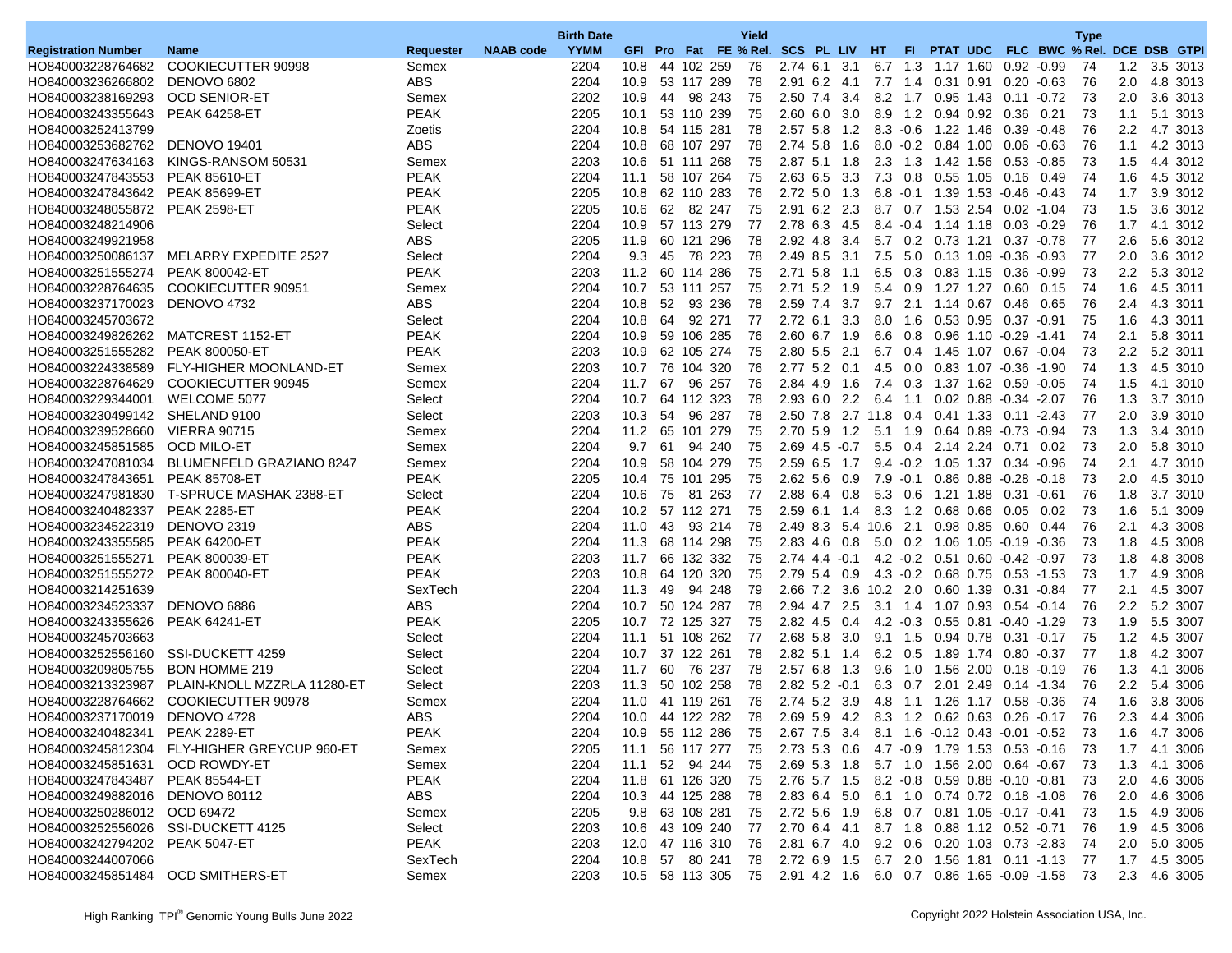|                                |                                             |                  |                  | <b>Birth Date</b> |      |    |                    | Yield                                                       |                     |      |                       |                 |                    |           |                                            |                         | <b>Type</b> |                  |              |
|--------------------------------|---------------------------------------------|------------------|------------------|-------------------|------|----|--------------------|-------------------------------------------------------------|---------------------|------|-----------------------|-----------------|--------------------|-----------|--------------------------------------------|-------------------------|-------------|------------------|--------------|
| <b>Registration Number</b>     | <b>Name</b>                                 | <b>Requester</b> | <b>NAAB</b> code | <b>YYMM</b>       |      |    |                    | GFI Pro Fat FE % Rel. SCS PL LIV HT                         |                     |      |                       | FL.             |                    |           |                                            | PTAT UDC FLC BWC % Rel. |             | DCE DSB GTPI     |              |
| HO840003249968918              |                                             | SexTech          |                  | 2204              | 10.4 |    | 60 103 284         | 78                                                          | 2.77 5.3 1.6        |      | 4.8                   | 1.4             |                    |           | $0.98$ 1.24 $0.18$ -0.43                   |                         | 77          | 2.3              | 5.4 3005     |
| HO840003252556022              | SSI-DUCKETT 4121                            | Select           |                  | 2203              | 10.6 |    | 65 105 273         | 78                                                          | $2.82\;5.0$         | 0.8  | 6.4                   | 0.6             | 1.00 1.28          |           | $0.50 - 0.27$                              |                         | 76          | 2.0              | 4.6 3005     |
| HO840003242794442              | <b>PEAK 20137-ET</b>                        | <b>PEAK</b>      |                  | 2204              | 11.0 |    | 72 107 310         | 75                                                          | 2.70 6.3            | 2.1  |                       | 6.9 0.5         | 0.13 0.31          |           | $-0.03 - 1.00$                             |                         | 73          | 1.7              | 4.5 3004     |
| HO840003247091283              |                                             | <b>ABS</b>       |                  | 2203              | 10.3 |    | 41 104 250         | 78                                                          | 2.70 7.0            | 4.7  | 7.7                   | 1.9             |                    |           | 0.91 1.23 0.62 -0.77                       |                         | 76          | 2.4              | 4.9 3004     |
| HO840003247634171              | KINGS-RANSOM M DOBOY-ET                     | Semex            |                  | 2203              | 10.9 |    | 53 102 252         | 75                                                          | $2.62$ 5.0          | 1.8  | 7.7                   | 1.2             | 1.31 1.27          |           | 0.48                                       | 0.01                    | 73          | 1.6              | 4.6 3004     |
| HO840003247843524              | <b>PEAK 85581-ET</b>                        | <b>PEAK</b>      |                  | 2204              | 11.1 | 61 | 95 280             | 75                                                          | 2.64 7.5            | -5.4 | 8.9                   | 1.4             |                    |           | $0.11$ $0.42$ $-0.01$ $-1.41$              |                         | 73          | 2.2              | 3.1 3004     |
| HO840003247981888              |                                             | Select           |                  | 2205              | 11.3 |    | 72 110 312         | 79                                                          | 2.98 4.0 0.6        |      | 1.9                   | 0.1             |                    |           | 1.31  1.38  -0.14  -0.71                   |                         | 78          | 3.1              | 4.1 3004     |
| HO840003250086133              | MELARRY GAMEDAY 2523-ET                     | Select           |                  | 2204              | 10.1 | 56 | 99 279             | 78                                                          | 2.74 7.2 2.5        |      |                       | $5.8$ 1.8       |                    |           | $0.61$ 1.25 $-0.06$ -1.76                  |                         | 77          | 3.0              | 5.1 3004     |
| HO840003250266984              | PINE-TREE 4433 GARDN 528-ET                 | <b>ABS</b>       |                  | 2204              | 10.9 |    | 75 126 344         | 79                                                          | 2.74 5.6            | 1.7  |                       | $6.7 - 1.7$     |                    |           | $0.48$ $0.46$ $-0.12$ $-0.99$              |                         | 77          | 2.7              | 5.8 3004     |
| HO840003252555997              | SSI-DUCKETT 4096                            | Select           |                  | 2202              | 10.8 |    | 55 101 275         | 77                                                          | $2.91\ 5.6$         | 3.5  | $3.8\quad 0.7$        |                 |                    |           | 1.33 1.83 0.43 -1.55                       |                         | 76          | 1.8              | 4.7 3003     |
| HO840003013505225              |                                             | GenVis           |                  | 2204              | 11.2 | 65 | 96 262             | 78                                                          | 2.74 6.3            | 1.7  |                       |                 |                    |           | 7.4 0.1 1.57 1.56 -0.38 -0.04              |                         | 76          | 1.8              | 4.1 3002     |
| HO840003245851612 OCD RIDER-ET |                                             | Semex            |                  | 2204              | 10.9 |    | 41 105 235         | 75                                                          | 2.66 5.8            | 3.8  | 8.1                   | 1.4             |                    | 1.28 1.54 | $0.67 - 0.12$                              |                         | 73          | 1.9              | 4.3 3002     |
| HO840003247091330              | WINSTAR 4204                                | Select           |                  | 2204              | 11.0 |    | 61 108 317         | 78                                                          | 2.67 6.4            | 1.3  | 8.5                   | 0.1             |                    | 0.58 1.06 |                                            | $0.01 - 1.60$           | 77          | 2.6              | 5.4 3002     |
| HO840003247843510              | <b>PEAK 85567-ET</b>                        | <b>PEAK</b>      |                  | 2204              | 10.7 |    | 57 114 301         | 75                                                          | $2.65$ 6.5 3.8      |      |                       | 7.1 0.3         | 0.44 0.58          |           | 0.03 -1.65                                 |                         | 73          | 1.9              | 4.3 3002     |
| HO840003250266966              | PINE-TREE 604 TENNES 510-ET                 | ABS              |                  | 2203              | 11.5 |    | 74 123 342         | 79                                                          | $2.73$ 5.1 $-0.6$   |      |                       | $4.9 - 1.5$     | 0.78 0.57          |           | 0.44 -1.24                                 |                         | 77          | 2.8              | 5.4 3002     |
| HO840003251664959              | <b>OCD FAMOUS-ET</b>                        | Semex            |                  | 2203              | 10.7 |    | 63 112 298         | 75                                                          | $2.68$ 5.6 $-0.1$   |      |                       | $6.5 \quad 0.2$ |                    |           | 0.85 1.07 -0.06                            | -1.43                   | 73          | 1.7              | 4.9 3002     |
| HO840003253682796              | <b>DENOVO 19435</b>                         | <b>ABS</b>       |                  | 2204              | 10.3 |    | 46 111 243         | 79                                                          |                     |      | 2.71 6.3 3.2 11.9 1.5 |                 | 0.42 1.13          |           | 0.42 0.24                                  |                         | 76          | 1.3              | 4.3 3002     |
| HO840003213129166              |                                             | SexTech          |                  | 2204              | 11.4 |    | 56 120 289         | 78                                                          | $3.06$ 2.9 0.1      |      |                       | $5.4 - 0.1$     |                    |           | 1.76 2.23 -0.02 -0.52                      |                         | 76          | 2.0              | 4.5 3001     |
| HO840003237170030              | DENOVO 4739                                 | <b>ABS</b>       |                  | 2204              | 10.9 |    | 46 100 256         | 78                                                          | 2.59 7.1            | 2.8  | 6.5                   | 1.1             |                    |           | 1.16  1.64  -0.14                          | $-1.11$                 | 76          | 1.5              | 3.7 3001     |
| HO840003245703761              | SANDY-VALLEY 37904                          | Select           |                  | 2205              | 10.2 | 66 | 92 274             | 77                                                          | 2.77 6.2 1.0        |      |                       | $1.7$ $1.2$     |                    |           | 1.44 1.52 -0.13 -1.36                      |                         | 75          | 1.7              | 5.4 3001     |
| HO840003245851730              | OCD 68431                                   | Semex            |                  | 2205              | 10.3 | 64 | 99 271             | 75                                                          | 2.58 6.2 1.4        |      |                       | $6.7$ 1.1       |                    |           | $0.72$ 1.16 $-0.22$ $-0.30$                |                         | 73          |                  | 2.2 5.8 3001 |
| HO840003247843503              | <b>PEAK 85560-ET</b>                        | <b>PEAK</b>      |                  | 2204              | 11.3 |    | 56 117 302         | 75                                                          | 2.73 6.3            | 3.7  | 6.4                   | 0.9             | $-0.18$ 0.59       |           |                                            | $0.10 - 1.74$           | 73          | 1.6              | 3.5 3001     |
| HO840003229344003              | <b>WELCOME STOCK 5079-ET</b>                | <b>PEAK</b>      |                  | 2205              | 10.9 |    | 71 118 307         | 76                                                          | $2.80$ $3.2$ $-1.4$ |      |                       | $5.1 - 0.9$     |                    |           | 1.50  1.44  -0.01                          | 0.02                    | 74          | 2.3              | 5.4 3000     |
| HO840003245851502              |                                             | Zoetis           |                  | 2203              | 11.3 | 60 | 86 233             | 78                                                          | 2.84 6.9 4.1        |      |                       | 9.7 1.9         | 0.94 1.36          |           | 0.25                                       | 0.28                    | 76          | 1.9              | 4.9 3000     |
|                                | HO840003247081012 BLUMENFELD MONTEV 8225-ET | Semex            |                  | 2203              | 11.2 | 56 | 92 225             | 76                                                          |                     |      | 2.61 6.4 2.8 10.2 0.7 |                 | 1.20 1.71          |           | 0.31                                       | 0.58                    | 74          | 2.0              | 4.2 3000     |
| HO840003247081017              | BLUMENFELD GRAZIANO 8230-ET                 | Semex            |                  | 2203              | 11.2 |    | 43 115 266         | 75                                                          | 2.72 6.1            | 2.1  |                       | 8.2 2.3         |                    | 0.53 0.92 | $0.19 - 0.98$                              |                         | 74          | 1.9              | 4.9 3000     |
| HO840003227859675              | <b>CHERRY ACRES 6492</b>                    | Select           |                  | 2204              | 10.5 |    | 52 103 272         | 77                                                          | 2.60 7.7            | 3.0  |                       | 9.8 0.5         | 0.48 1.47          |           |                                            | $0.23 - 2.00$           | 76          | 2.7              | 5.8 2999     |
| HO840003242250609              |                                             | <b>ABS</b>       |                  | 2204              | 11.1 |    | 63 118 326         | 79                                                          | 2.82 5.5 3.1        |      |                       |                 | 4.0 -0.2 0.33 0.79 |           |                                            | $0.08 - 2.36$           | 76          | 2.0              | 3.7 2999     |
| HO840003243272289              |                                             | Select           |                  | 2204              | 10.5 |    | 65 104 265         | 78                                                          | $2.66$ 5.0          | 1.3  | 8.5                   | $-0.5$          | 1.30 1.37          |           | 0.50                                       | 0.99                    | 77          | 2.1              | 5.0 2999     |
| HO840003245851714              |                                             | GenVis           |                  | 2205              | 11.0 | 64 | 94 262             | 78                                                          | 2.71 5.9            | 1.2  | 7.4 0.8               |                 | 1.33 1.35          |           | $0.16 - 0.22$                              |                         | 76          | 2.3              | 5.0 2999     |
| HO840003247634190              |                                             | <b>CRV</b>       |                  | 2204              | 10.5 |    | 49 120 265         | 76                                                          | 2.73 4.8            | -2.1 |                       |                 |                    |           | $6.4$ -1.3 1.62 2.02 0.92 -0.62            |                         | 73          | 1.9              | 5.2 2999     |
| HO840003247981863              |                                             | Zoetis           |                  | 2204              | 10.7 |    | 54 111 274         | 77                                                          | 2.75 6.3            | 3.7  | $7.4 - 0.1$           |                 | 1.15 1.24          |           | $0.22 - 0.53$                              |                         | 76          | 2.0              | 4.6 2999     |
| HO840003250285675              | OCD 69135                                   | Semex            |                  | 2202              | 11.0 |    | 52 104 262         | 75                                                          | $2.61$ 6.1          | 2.9  | 10.0                  | 0.9             | 0.71 0.87          |           | $0.67 - 0.57$                              |                         | 74          | 1.9              | 3.7 2999     |
| HO840003251555292              | <b>PEAK 800060-ET</b>                       | <b>PEAK</b>      |                  | 2204              | 10.1 |    | 73 109 298         | 75                                                          | $2.83$ 4.7 $-1.0$   |      |                       | $2.3 \quad 0.0$ |                    |           | 1.54 1.06 -0.04 -0.32                      |                         | 73          | $2.2\phantom{0}$ | 5.0 2999     |
| HO840003245703439              | SIEMERS 37582                               | Semex            |                  | 2204              | 10.9 | 58 | 65 182             | 78                                                          | 2.78 5.0            | 0.3  |                       | 6.3 0.7         | 3.07 3.40          |           | 1.00                                       | 1.54                    | 76          | 1.8              | 4.8 2998     |
| HO840003245703670              |                                             | Select           |                  | 2204              | 11.4 | 52 | 83 229             | 78                                                          | 2.63 7.1            | 2.4  | 9.0                   | 1.4             | 1.37 1.75          |           |                                            | $0.85 - 0.65$           | 76          | 2.0              | 5.0 2998     |
| HO840003247080926              | BLUMENFELD ZAZZLE 8139-ET                   | Zoetis           |                  | 2201              | 11.5 |    | 62 120 274         | 78                                                          | 2.72 4.0 2.3        |      | 6.5                   | $-1.7$          | 1.59 1.50          |           |                                            | $0.31$ 0.26             | 76          | 2.1              | 4.2 2998     |
| HO840003248214900              |                                             | Select           |                  | 2204              | 11.3 | 49 | 96 231             | 78                                                          | 2.77 5.3            | 1.0  |                       | 6.4 1.8         | 1.38 1.96          |           | 0.46 -0.44                                 |                         | 76          | 1.7              | 3.5 2998     |
| HO840003252556007              | SSI-DUCKETT 4106                            | Select           |                  | 2203              | 11.3 |    | 47 105 266         | 77                                                          | $2.65$ $6.8$        | 3.0  | 10.5                  | 1.1             | $0.77$ 1.17        |           | 0.15                                       | $-1.41$                 | 76          | 1.6              | 4.2 2998     |
| HO840003236793986              | <b>KINGR 30170</b>                          | Select           |                  | 2203              | 11.2 |    | 56 115 275         | 78                                                          | 2.93 4.1 0.6        |      | 3.8                   | 0.7             | 1.72 1.21          |           | 0.56                                       | $-0.06$                 | 77          | 1.8              | 4.5 2997     |
| HO840003239527169              | TTM DRIVE ALFA ROMEO-ET                     | Select           |                  | 2204              | 11.0 |    | 50 111 276         | 79                                                          | 2.78 5.3 1.2        |      | 6.1 1.5               |                 |                    |           | 0.91 1.27 0.28 -1.25                       |                         | 78          | 2.1              | 4.6 2997     |
| HO840003245611020              |                                             | Semex            |                  | 2204              | 9.8  |    | 81 117 314         | 77                                                          | $2.93$ $3.7$ $-2.4$ |      |                       |                 |                    |           | 1.8 0.2 0.90 0.75 -0.39 0.63               |                         | 75          | 1.8              | 4.1 2997     |
| HO840003245851646              | OCD 68347                                   | Semex            |                  | 2204              |      |    | 11.3 60 106 270 76 |                                                             |                     |      |                       |                 |                    |           | 2.86 4.4 -0.5 3.2 0.5 1.98 1.78 0.05 -0.20 |                         | -74         |                  | 2.1 4.6 2997 |
| HO840003245966699              | <b>PEAK 455024-ET</b>                       | <b>PEAK</b>      |                  | 2204              |      |    | 11.5 62 122 300 75 |                                                             |                     |      |                       |                 |                    |           | 2.73 4.6 0.6 6.7 -1.2 0.78 1.67 0.31 -1.00 |                         | -73         |                  | 2.4 5.9 2997 |
| HO840003252556005              | SSI-DUCKETT 4104                            | Select           |                  | 2203              |      |    | 10.9 54 115 267    | 78                                                          |                     |      |                       |                 |                    |           | 2.82 4.9 4.8 6.0 0.2 0.95 1.21 0.10 -0.25  |                         | 76          |                  | 1.0 3.6 2997 |
|                                | HO840003200787712 DANHOF MANHATTAN 582-ET   | ABS              |                  | 2204              |      |    | 11.3 42 97 203     | -79                                                         |                     |      |                       |                 |                    |           | 2.59 6.2 2.6 10.0 1.2 1.73 1.96 0.76 0.74  |                         | 78          |                  | 2.2 5.5 2996 |
| HO840003236266804              | DENOVO 6804                                 | ABS              |                  | 2204              |      |    | 11.0 64 121 309 78 |                                                             |                     |      |                       |                 |                    |           | 2.80 5.6 2.9 6.2 -0.3 0.71 0.31 0.25 -0.34 |                         | -76         |                  | 2.1 4.8 2996 |
| HO840003236340360              | <b>DENOVO 30758</b>                         | ABS              |                  | 2204              |      |    | 11.4 49 100 237 78 |                                                             |                     |      |                       |                 |                    |           | 2.72 5.8 3.0 5.8 2.0 1.17 1.28 0.36 0.31   |                         | -77         |                  | 1.9 4.2 2996 |
| HO840003236793981              | KINGS RANSOM 30165 ET                       | GenVis           |                  | 2203              | 10.7 |    | 59 118 301 78      |                                                             |                     |      |                       |                 |                    |           | 2.83 5.0 0.1 5.7 0.0 1.10 1.57 0.05 -0.01  |                         | -76         |                  | 2.7 6.5 2996 |
| HO840003243272303              | COOKIECUTTER 91038                          | Semex            |                  | 2205              | 11.1 |    | 52 88 232 76       |                                                             |                     |      |                       |                 |                    |           | 2.70 5.4 1.8 6.5 1.6 1.78 1.83 0.55 0.24   |                         | 74          |                  | 1.6 4.8 2996 |
| HO840003245851729              | OCD 68430                                   | Select           |                  | 2205              |      |    | 11.3 63 87 247 78  |                                                             |                     |      |                       |                 |                    |           | 2.90 4.0 0.2 5.0 0.9 2.24 1.98 0.81 -0.25  |                         | -76         |                  | 1.5 4.7 2996 |
| HO840003248055846 PEAK 2572-ET |                                             | <b>PEAK</b>      |                  | 2203              |      |    |                    | 11.1 59 94 268 75 2.74 6.1 3.5 6.8 1.2 0.69 1.20 0.20 -0.58 |                     |      |                       |                 |                    |           |                                            |                         | - 73        |                  | 1.0 3.6 2996 |